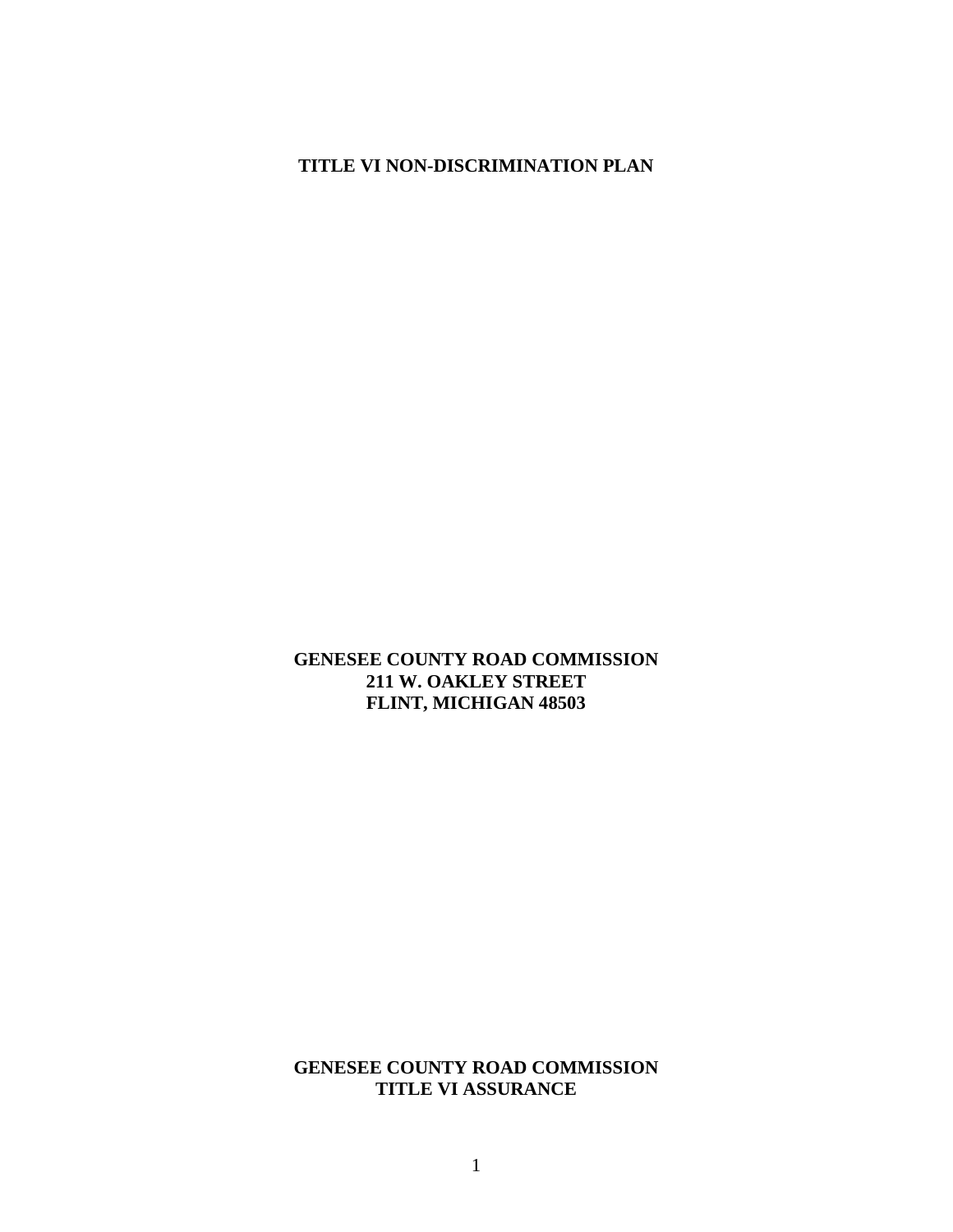The Genesee County Road Commission (hereinafter referred to as the GCRC) hereby agrees that as a condition to receiving any Federal financial assistance from the U.S. Department of Transportation, it will comply with Title VI of the Civil Rights Act of 1964, 78 Sat. 252, 42 USC 2000d-42 USC 200d-4 (hereinafter referred to as the Act,) and all requirements imposed by or pursuant to Title 49, Code of Federal Regulations, Department of Transportation, Subtitle A, Office of the Secretary, Part 21, Non-Discrimination in Federally-Assisted Programs of the Department of Transportation – Effectuation of Title VI of the Civil Rights Act of 1964 (hereinafter referred to as the Regulations) and other pertinent directives, to the end that in accordance with the Act, Regulations, and other pertinent directives, no person in the United States shall, on the grounds of gender, race, color, or national origin, be excluded from participation in, be denied the benefits of, or be otherwise subjected to discrimination under any program or activity for which the GCRC received Federal financial assistance from the Department of Transportation, including the Federal Highway Administration, and hereby gives assurance that it will promptly take any measures necessary to effectuate this agreement. This assurance is required by subsection 21.7(a) (1) of the Regulations.

More specifically and without limiting the above general assurance, the GCRC hereby gives the following specific assurances with respect to the Federal Aid Highway program.

- 1. That the GCRC agrees that each "program" and each "facility" as defined in subsections 21.23(e) and 21.23(b) of the Regulations, will be (with regard to a "program") conducted, or will be (with regard to a "facility") operated in compliance with all requirements imposed by, or pursuant to, the Regulations.
- 2. That the GCRC shall insert the following notification in all solicitations for Bids for work or material subject to the Regulations and, in adapted form, in all proposals for negotiated agreements:

"The GCRC, in accordance with Title VI of the Civil Rights Act of 1964, 78 Stat. 252, 42 USC 2000d to 2000d-4 and Title 49, Code of Federal Regulations, Department of Federally-Assisted programs of the Department of Transportation issued pursuant to such Act, hereby notifies all bidders that it will affirmatively insure that in any contract entered into pursuant to this advertisement, minority business enterprises will be afforded full opportunity to submit bids in response to this invitation and will not be discriminated against on the grounds of gender, disability, race, color, or national origin in consideration for an award".

- 3. That the GCRC shall insert the clauses of Appendix A of this assurance in every contract subject to the Act and the Regulations.
- 4. That where the GCRC receives Federal financial assistance to construct a facility, or part of a facility, the assurance shall extend to the entire facility and any facilities operated in connection therewith.
- 5. That where the GCRC receives Federal financial assistance in the form, or for the acquisition of real property or an interest in real property, the assurance shall extend to rights to space on, over, or under such property.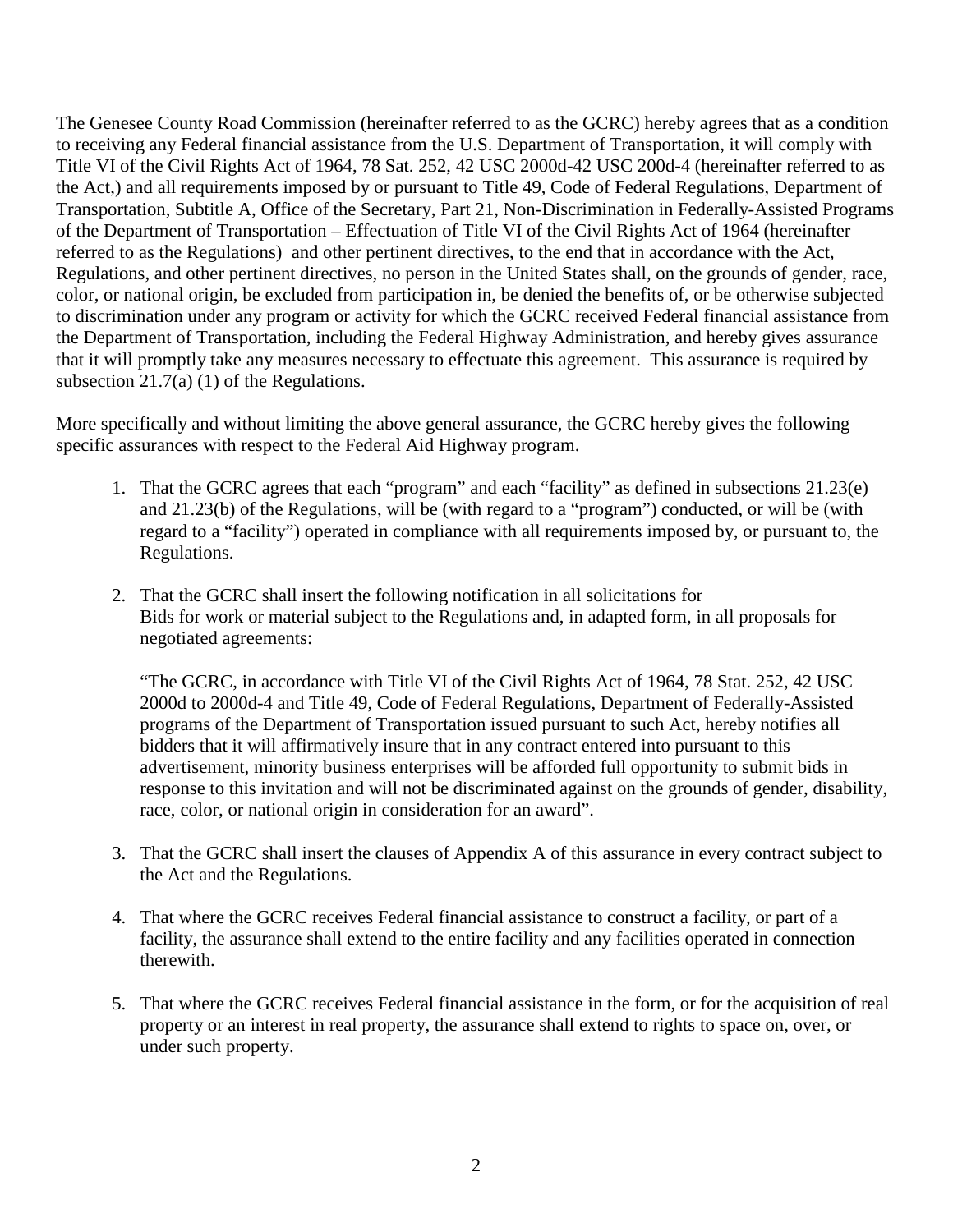- 6. That this assurance obligates the GCRC for the period during which Federal financial assistance is extended to the program, except where the Federal financial assistance is to provide, or is in the form of, personal property, or real property or interest therein or structures or improvements thereon, in which case the assurance obligates the GCRC or any transferee for the longer of the following periods: (a) the period during which the property is used for a purpose for which the Federal financial assistance is extended, or for another purpose involving the provision of similar services or benefits: of (b) the period during which the GCRC retains ownership or possession of the property.
- 7. The GCRC shall provide for such methods of administration for the program as are found by the Secretary of Transportation or the official to whom he/she delegates specific authority to give reasonable guarantee that it, other recipients, sub-grantees contractors, sub-contractors, transferees, successors in interest, and other participants of Federal financial assistance under such program will comply with all requirements imposed or pursuant to the Act, the Regulations and this assurance.

This assurance is given in consideration of and for the purpose of obtaining any and all Federal grants, loans, contracts, property, discounts or other Federal financial assistance extended after the date hereof to the GCRC under the Federal Aid Highway program and is binding on it, other recipients, sub-grantees contractors, subcontractors, transferees, successors in interest and there participants in the Federal Aid Highway Program. The person or persons whose signatures appear below are authorized to sign this assurance on behalf of the GCRC.

Dated:  $\angle$  -  $\angle$  -  $\angle$  -  $\angle$   $\angle$  -  $\angle$   $\angle$   $\angle$   $\angle$   $\angle$   $\angle$  GENESEE COUNTY ROAD COMMISSION

\_\_\_\_\_\_\_\_\_\_\_\_\_\_\_\_\_\_\_\_\_\_\_\_\_\_\_\_\_\_\_\_\_\_\_\_\_\_\_\_\_\_\_\_\_\_\_\_

Donna D. Poplar, Director of Human Resources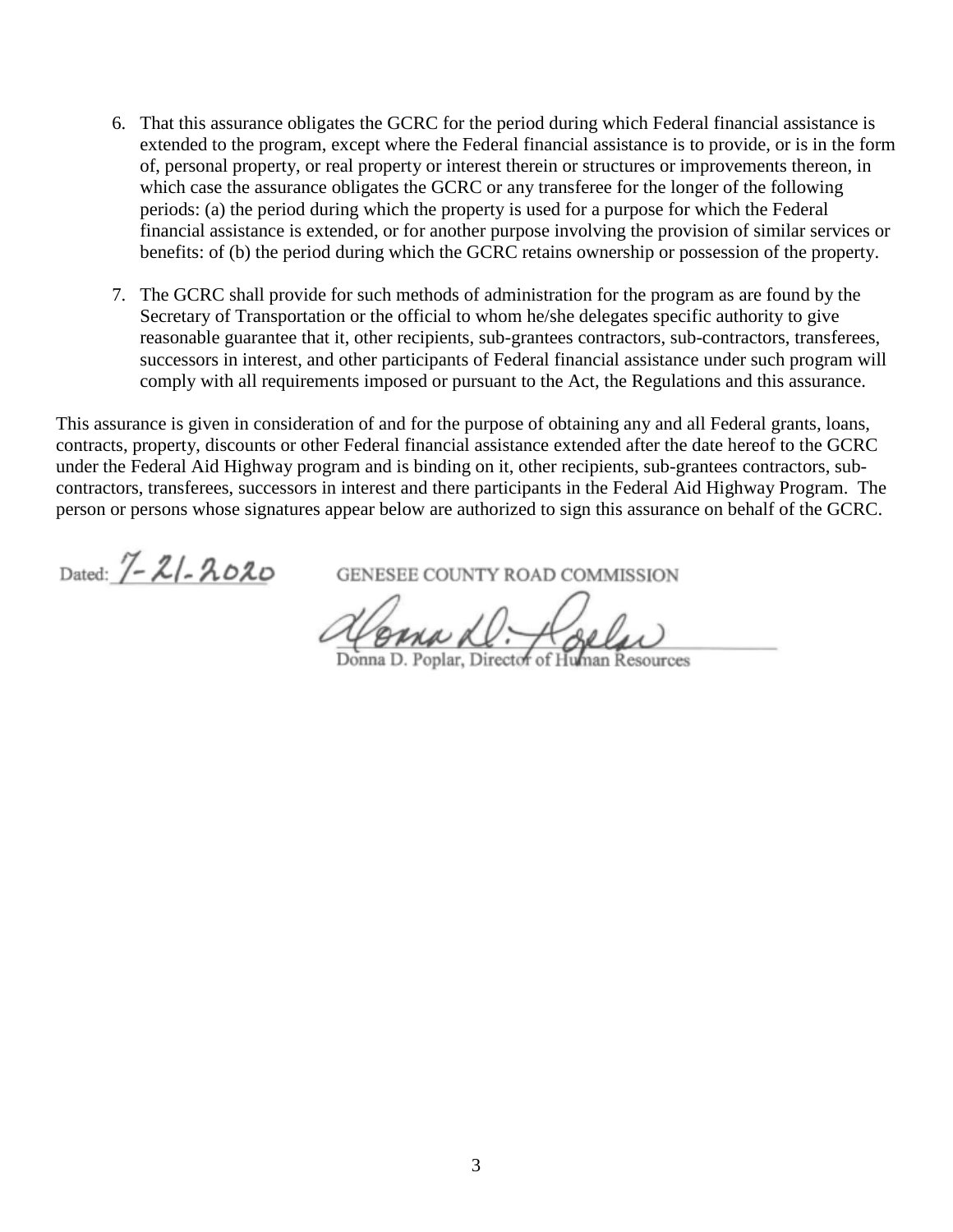# TABLE OF CONTENTS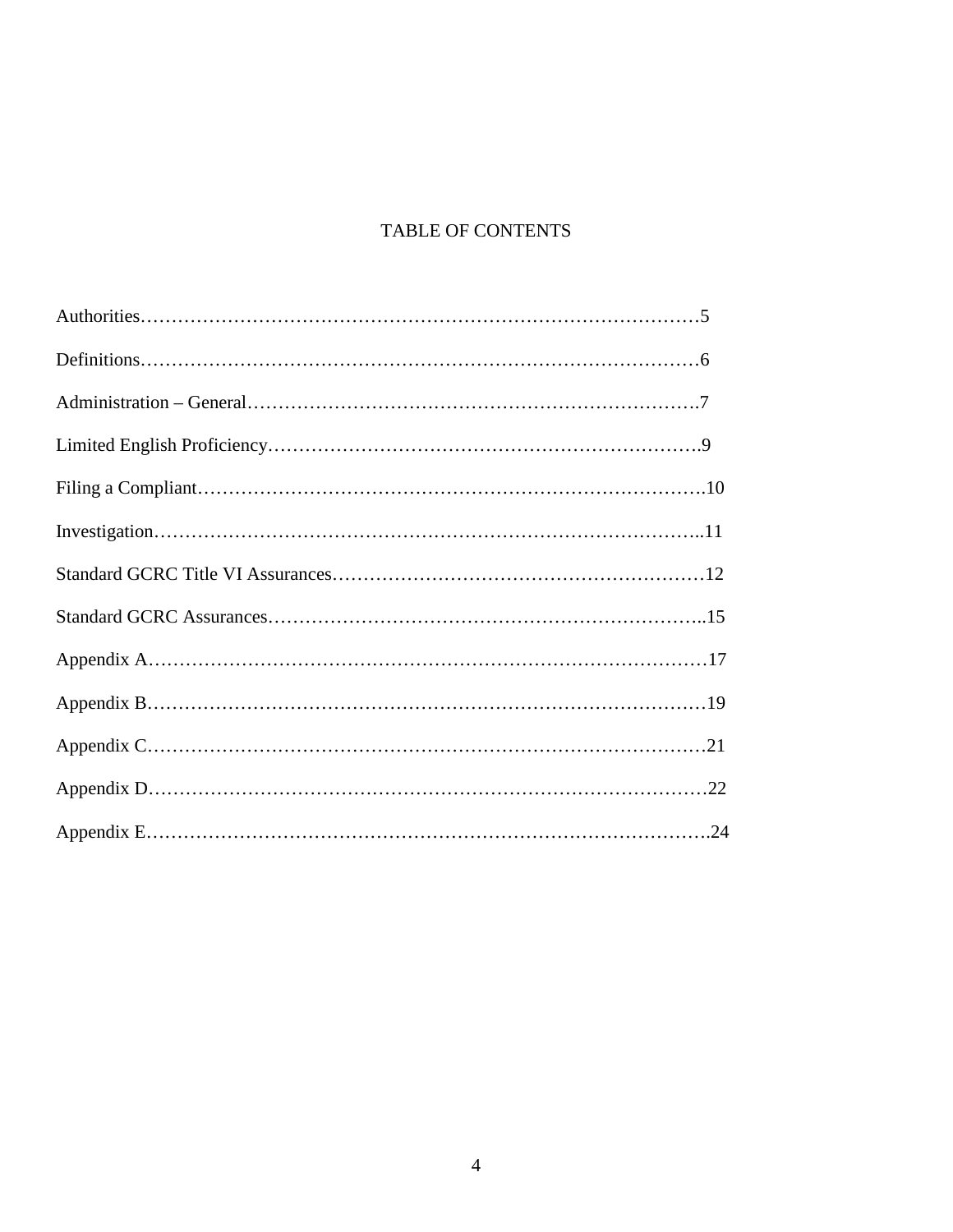# **AUTHORITIES**

# **Title VI of the Civil Rights Act of 1964, 42 USC 2000d to 2000-4; 42 USC 4601 to 4655; 23 USC 109(h);**

Title VI of the 1964 Civil Rights Act provides that no person in the United States shall, on the grounds of race, color, national origin (including Limited English Proficiency), or sex, be excluded from participation in, be denied the benefits of, or be otherwise subjected to discrimination under any program or activity receiving federal financial assistance (please refer to 23 CFR 200.9 and 49 CFR 21). Related statues have broadened the grounds to include age, low income, and disability.

The Civil Rights Restoration Act of 1987 also broadened the scope of Title VI coverage by expanding the definition of terms "programs or activities" to include all programs or activities of Federal Aid recipients, subrecipients, and contractors, whether such programs and activities are federally assisted or not (Public Law 100- 259 [S.557] March 22, 1988).

**Federal Aid Highway Act of 1973, 23 USC 324:** No person shall on the ground of sex be excluded from participation in, be denied the benefits or, or be subjected to discrimination under any program or activity receiving federal assistance under title or carried on under this title.

**Age Discrimination Act of 1975, 42 USC 6101:** No person in the United States shall, on the basis of age, be excluded from participation in, be denied the benefits of, or be subjected to discrimination under any program under, any program or activity receiving federal financial assistance.

**Americans with Disabilities Act of 1990 PL 101-336:** No qualified individual with a disability shall, by reason of his/her handicap, be excluded from participation in, be denied the benefits of, or be subjected to discrimination by a department, agency, special purpose district, or other instrumentality of a state or a local government.

**Section 504 of the Rehabilitation Act of 1973:** No qualified handicapped person shall, solely by reason of his handicap, be excluded from participation in, be denied the benefits of, or be subjected to discrimination under any program or activity that receives or benefits from federal financial assistance.

**USDOT Order 1050.2:** Standard Title VI Assurances.

**EO 12250:** Department of Justice Leadership and coordination of Non-Discrimination Laws.

**EO 12898:** Federal Actions to Address Environmental Justice in Minority Populations and Low-Income Populations; and

**28 CFR 50.3:** Guidelines for the enforcement of Title VI, Civil Rights Act of 1964.

**EO 13166:** Improving Access to Services for Persons with Limited English Proficiency.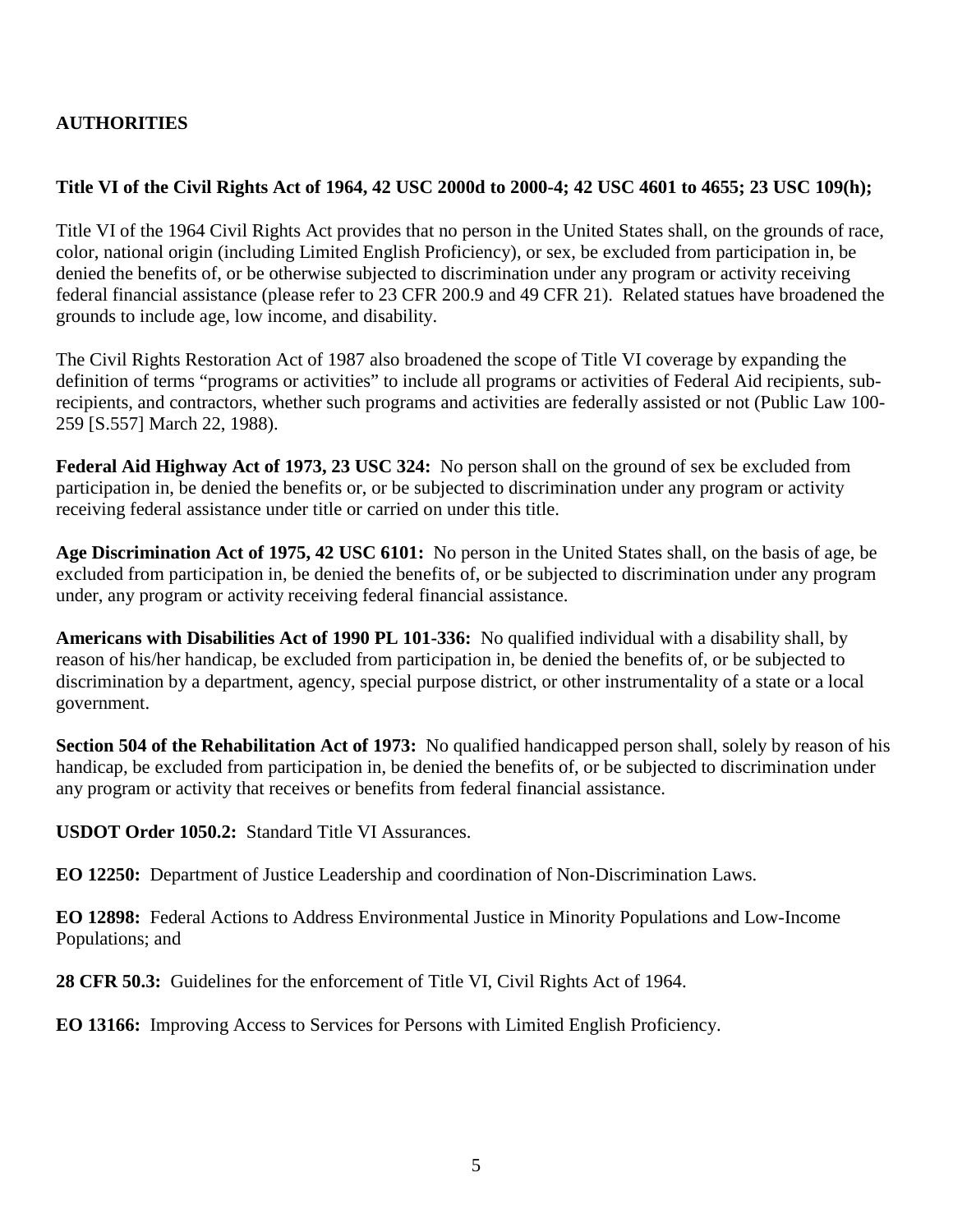# **DEFINITIONS**

Adverse Effects – The totality of significant individual or cumulative human health or environmental effects, including interrelated social and economic effects, which may include, but are not limited to: (See Appendix B for additional discussion of "significant".)

- Bodily impairment, infirmity, illness or death
- Air, noise, and water pollution and soil contamination
- Destruction or disruption of man-made or natural resources
- Destruction or diminution of aesthetic values
- Destruction or disruption of community cohesion or a community's economic vitality
- Destruction or disruption of the availability of public and private facilities and services
- Adverse employment effects
- Displacement of persons, businesses, farms or non-profit organizations
- Increased traffic congestion, isolation, exclusion or separation of minority or low-income individuals within a given community or from the broader community
- Denial of, reduction in, or significant delay in the receipt of benefits of GCRC programs, policies, or activities

### Significant Adverse Effects on Minority and Low-Income Populations – An adverse effect that:

a. is predominately borne by a minority population and/or a low-income population, or b. will be suffered by the minority population and/or low-income population and is shown to be appreciably more severe or greater in magnitude than the adverse effect that will be suffered by the nonminority population and/or non-low-income population.

Limited English Proficiency – Individuals with a primary or home language other English who must, due to limited fluency in English, communicate in that primary or home language if the individuals are to have an equal opportunity to participate effectively in or benefit from any aid, service or benefit provided by the GCRC.

Federal Assistance – includes grants and loans of federal funds; the grant or conation of federal property and interests in property; the detail of federal personnel, Federal Property of any interest in such property without consideration or at a nominal consideration or at a consideration which is reduced for the purpose of assisting the recipient, or in recognition of the public interest to be served by such sale or lease to the recipient; and any federal agreement, arrangement, or other contract which has, as one of its purposes, the provision of assistance.

Low-Income – A person whose median household income is at or below the Department of Health and Human Services poverty guidelines. [\(http://aspe.os.dhhs.gov/pverty/poverty.htm\)](http://aspe.os.dhhs.gov/pverty/poverty.htm)

Low-Income Population – Any readily identifiable group of low-income persons who live in geographic proximity and, if circumstances warrant, geographically dispersed/transient persons (such as migrant workers or Native Americans) who will be similarly affected by a proposed GCRC program, policy, or activity.

Minority – A person who is:

a. Black – a person having origins in any of the black racial groups of Africa;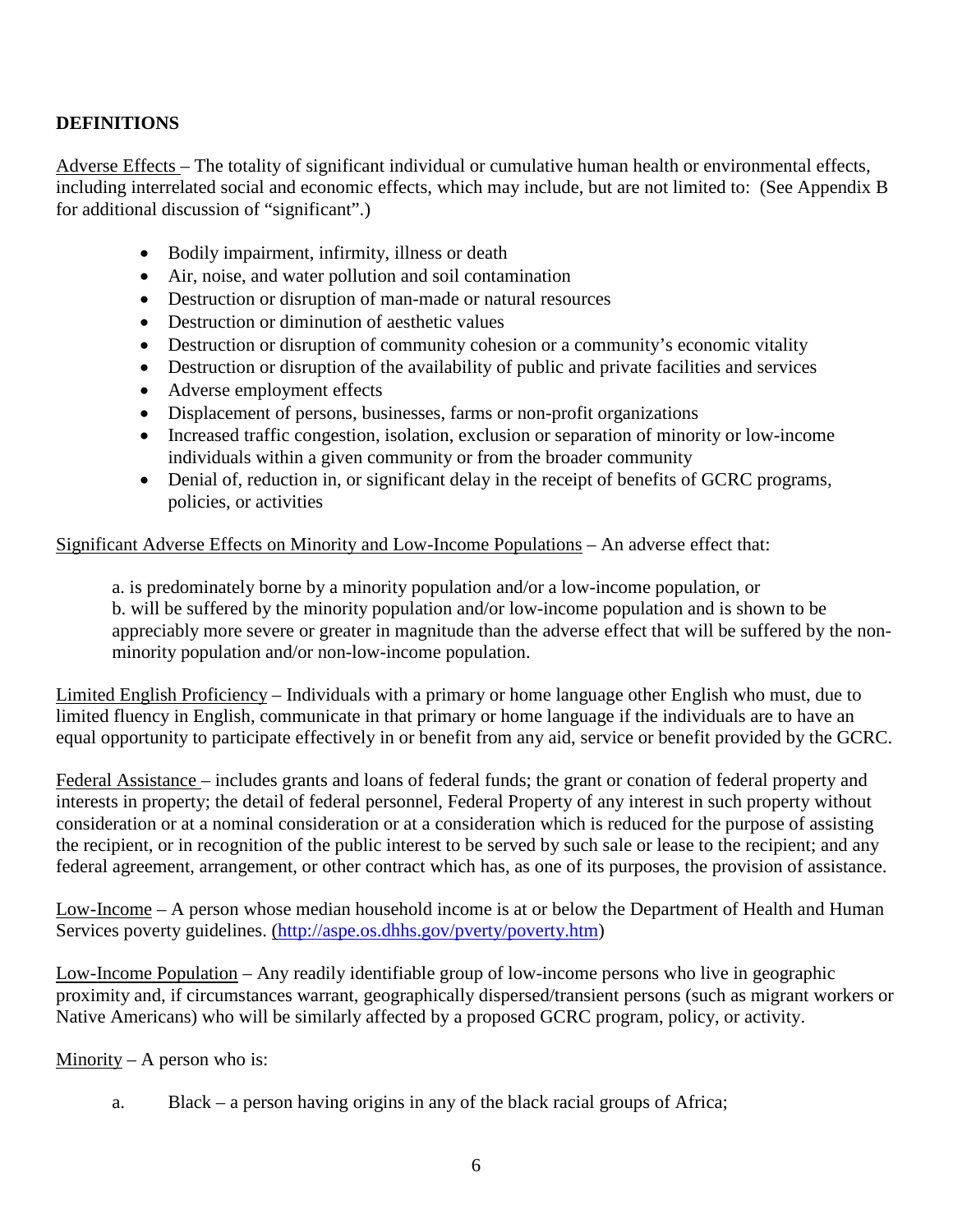- b. Hispanic a person of Mexican, Puerto Rican, Cuban, Central or South American, or other Spanish culture or origin, regardless of race;
- c. Asian American a person having origins in any of the original peoples of the Far East, Southeast Asia, the Indian Sub-Continent, or the Pacific Islands; or
- d. American Indian and Alaskan Native a person having origins in any of the original people of North American and who maintains cultural identification through tribal affiliation or community recognition.

Minority Population – Any readily identifiable groups of minority persons who live in geographic proximity and, if circumstances warrant, geographically dispersed/transient persons (such as migrant workers or Native Americans) who will be similarly affected by a proposed GCRC program, policy or activity.

Non-compliance – a recipient has failed to meet prescribed requirements and has shown an apparent lack of good faith effort in implementing all the requirements of Title VI and related statues.

Persons – where designation of persons by race, color, or national origin is required, the following designations ordinarily may be used: "White not of Hispanic origin," Black not of Hispanic origin," "Hispanic," "Asian or Pacific Islander," "American Indian or Alaskan Native." Additional sub-categories based on national origin or primary language spoken may be used, where appropriate, on either a national or a regional basis.

Program – includes any road or bridge project including planning, or any activity for the provision for the provision of services, financial aid, or other benefits to individuals. This includes education or training, work opportunities, health, welfare, rehabilitation, or other services, whether provided directly by the recipient of federal financial assistance or provided by others through contracts or other arrangements with the recipient.

Recipient – any state, territory, possession, the District of Columbia, Puerto Rico, or any political subdivision, or instrumentality thereof, or any public or private agency, institution, or organization, or other entity, or any individual, in any state, territory, possession, the District of Columbia, or Puerto Rico, to whom Federal assistance is extended, either directly or through another recipient, for any program. Recipient includes any successor, assignee, or transferee thereof, but does not include any ultimate beneficiary under any such program.

Sub-recipient – An agency such as a council of governments, regional planning agency, educational institution, for example, that receives Federal Highway Administration (FWA) funds through the State DOT's and not directly from the FHWA. Other agencies, local governments, contractors, consultants that receive these funds are all considered sub-recipients.

### **ADMINISTRATION – GENERAL**

Donna D. Poplar of the GCRC, shall have responsibility for coordinating the administration of the Title VI and related statues program, plan, and assurances in association with the Michigan Department of Transportation VI Department. Special emphasis program areas for the GCRC are: road maintenance and construction.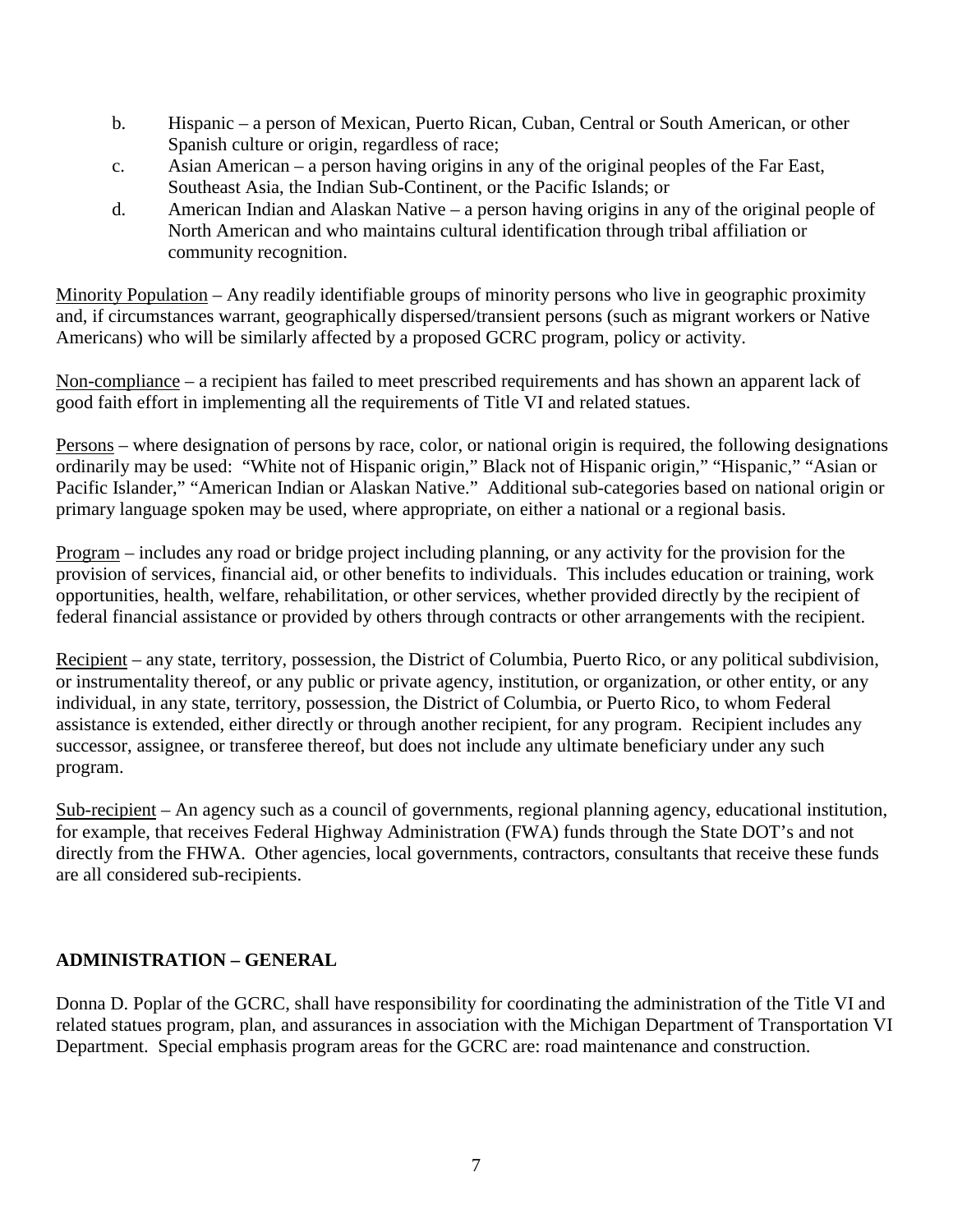# • Compliants

If any other any individual believes that he/she or any other program beneficiaries have been the object of an unequal treatment or discrimination as to the receipt of benefits and/or services, or on the grounds of race, color, national origin (including Limited English Proficiency), sex, age, or handicap, she/he may exercise their right to file a compliant with the GCRC. Complaints may be filed with the GCRC Donna D. Poplar. Every effort will be made to resolve complaints informally at the lowest level. All formal complaints will be forwarded to the Michigan Department of Transportation Title VI Department.

# • Data Collection

Statistical data on race, color, national origin, English language ability and sex of participants in, and beneficiaries of GCRC programs, e.g., affected communities, will be gathered and maintained by the GCRC. The gathering procedures will be reviewed annually to ensure sufficiency of the data in meeting the requirements of the Title VI program.

# • GCRC Reviews

Special emphasis program reviews will be conducted based on the annual summary of Title VI activities, accomplishments, and problems. The reviews will be conducted by the GCRC to assure effectiveness in their compliance of Title VI provisions. The GCRC Donna D. Poplar will coordinate efforts to ensure the equal participation in all their programs and activities at all levels.

# • Title VI Reviews on Sub-recipients

Title VI compliance reviews will be conducted annually by Donna D. Poplar of the GCRC. Priority for conducting reviews will be given to those recipients of federal (US Department of Transportation) funds with the greatest potential of impact to those groups covered by the act. The reviews will entail examination of the recipients' adherence to all Title VI requirements. The status of each review will be reported in the annual update and reported to relevant US Department of Transportation (US DOT) modes upon request.

# • Annual Reports

An annual report will be required to be compiled by August 1 of each year. Donna D. Poplar of the GCRC will be responsible for coordination and compilation of these reports and available by September 1 to the Michigan Department of Transportation and Federal Highway Administration if they are requested. These reports will review Title VI accomplishment during the year and goals for the next year.

### • Title VI Plan Updates

An annual update of the Title VI program will be submitted by October 1 to the Michigan Department of Transportation.

### • Public Dissemination

The GCRC will disseminate Title VI Program information to GCRC employees and the general public. Title VI Program information will be submitted to sub-recipients, contractors, and beneficiaries. Public dissemination will include inclusion of Title VI language in contracts and publishing the Title VI Policy Statement on the GCRC internet website.

• Remedial Action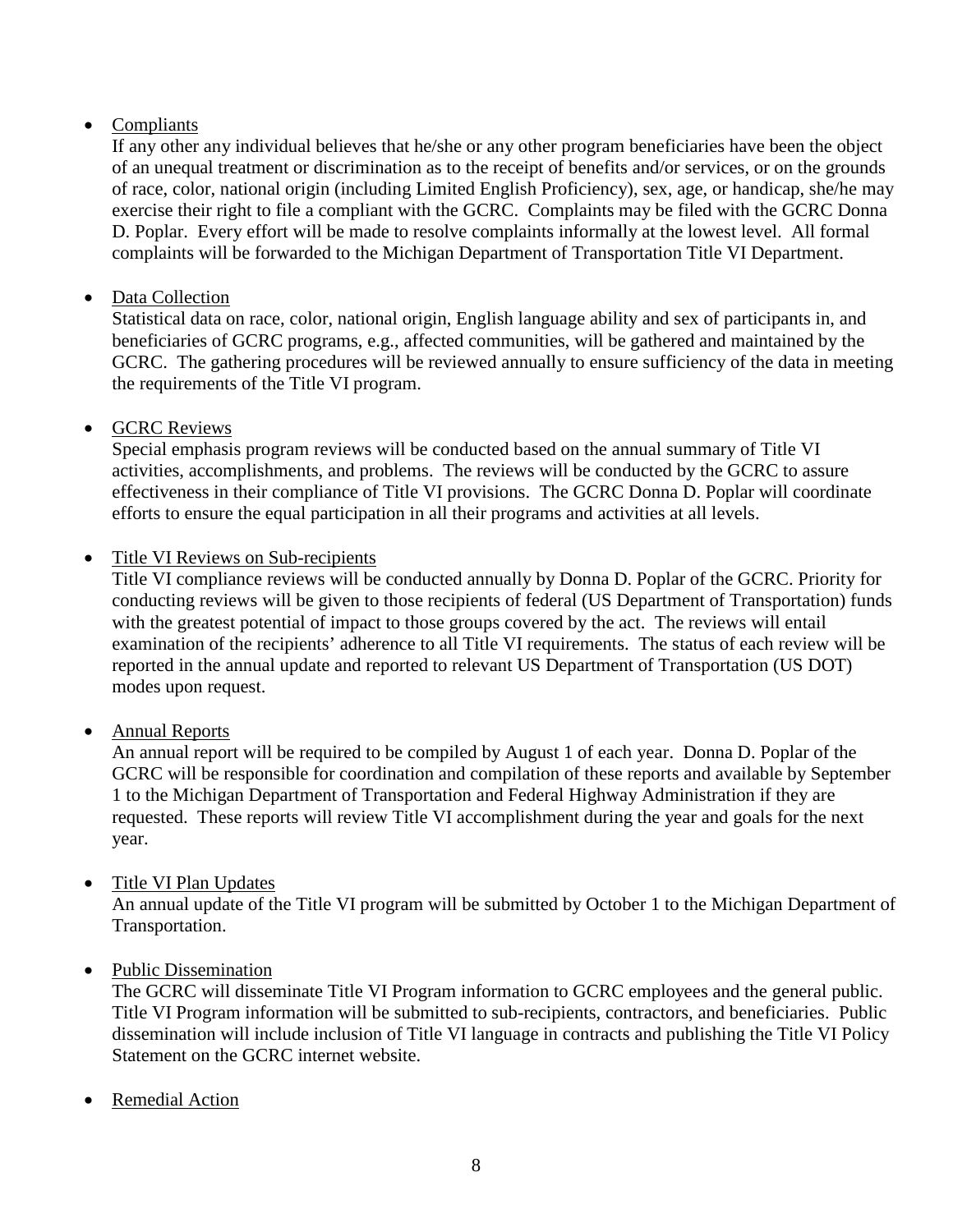The GCRC will actively pursue the prevention of Title VI deficiencies and violations and will take the necessary steps to ensure compliance with all program administrative requirements. When deficiencies are found, procedures will be promptly implemented to correct the deficiencies and to put in writing the corrective action(s). The period to determine corrective action(s) and put it/them in writing to effect compliance may not exceed 90 days from the date the deficiencies are found.

# **LIMITED ENGLISH PROFICIENCY**

Compliance with title VI includes Limited English Proficient (LEP) persons. Language barriers prohibit people who are LEP from obtaining services and information relating to transportation services and programs. The GCRC personnel have been made aware of LEP requirements. The GCRC has examined the services it provides and has developed and implemented a system by which LEP persons can meaningfully access those services consistent with Title VI compliance without unduly burdening the organization. Following are some of the procedures implemented to meet LEP.

- Material printed and distributed in languages other than English when determined necessary.
- Individuals planning public meetings review the population of the affected area to determine LEP needs and make requests that individuals advise them of special needs.
- Reasonable steps to ensure meaningful access to GCRC programs and activities by LEP persons have been implemented.
- Programs and activities normally provided in English are accessible to LEP persons, and are therefore non-discriminatory on the basis of national origin in compliance with Title VI of the Civil Rights Act of 1964, as amended, and it's implementing regulations.

U.S. DOT guidelines require that recipients of federal financial assistance provide "meaningful access to programs and activities" by giving LEP persons adequate and understandable information and allowing them to participate in programs and activities, where appropriate. The recipient has to take "reasonable steps" to remove barriers for LEP individuals.

Reasonable steps will depend on:

- The number and proportion of LEP persons potentially served by the recipient's programs or activities and the variety of languages spoken in the recipient's service area.
- The frequency with which LEP individuals are affected by the program or activity.
- The importance of the effect of the recipient's program on LEP individuals.
- The resources available to the recipient and whether the recipient has budgeted for provision of special language services.
- The level of services provided to fully English proficient people.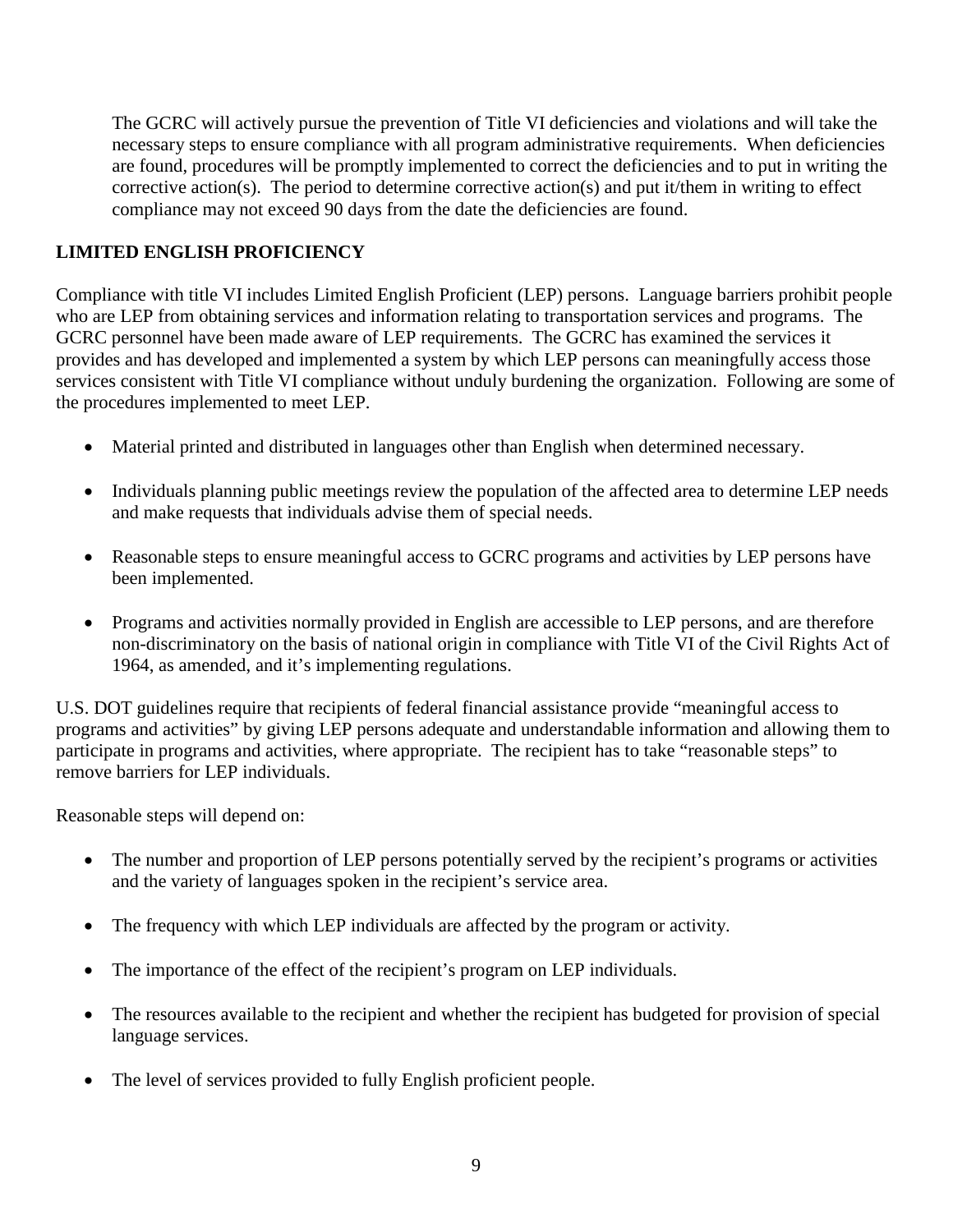- Whether LEP persons are being excluded from services or provided a lower level of services.
- Whether the recipient has adequate justification for restrictions, if any, on special language services or on speaking languages other than English.

#### **FILING A COMPLAINT**

#### **I. Introduction**

The Title VI complaint procedures are intended to provide aggrieved persons an avenue to raise complaints of discrimination regarding the GCRC programs, activities, and services as required by statue.

#### **II. Purpose**

The purpose of the discrimination complaint procedures is to describe the process used by GCRC for processing complaints of discrimination under Title VI of the Civil Rights Act of 1964 and related statues.

#### **III. Roles and Responsibilities**

Donna D. Poplar of the GCRC has overall responsibility for the discrimination complaint process and procedures. Donna D. Poplar may at her discretion, assign a capable person within the GCRC to investigate the complaint.

#### **IV. Filing a Complaint**

The designated investigator will conduct impartial and objective investigation collect factual information and prepare a fact-finding report based upon the information obtained from the investigation.

In cases where the complainant is unable or incapable of providing a written statement, the complainant will be assisted in converting the verbal complaint into a written complaint. All complaints, however, must be signed by the complainant and/or by the complainant's representative.

The complainant shall make him – or herself reasonably available to the designated investigator, to ensure completion of the investigation within the timeframes set forth.

Applicability – The complaint procedures apply to the beneficiaries of GCRC programs, activities, and services, including but not limited to the public, contractor, sub-contractors, consultants and other sub-recipients of federal and state funds.

Eligibility – Any person who believes that he/she has been excluded from participation in, denied benefits or services of any program or activity administered by the GCRC or its subrecipients, consultants, and contractors on the basis of race, color, national origin (including Limited English Proficiency), sex, or disability may bring forth a complaint of discrimination under Title VI.

Time Limitation and Filing Options – Title VI complaints of discrimination may be filed with Donna D. Poplar of the GCRC.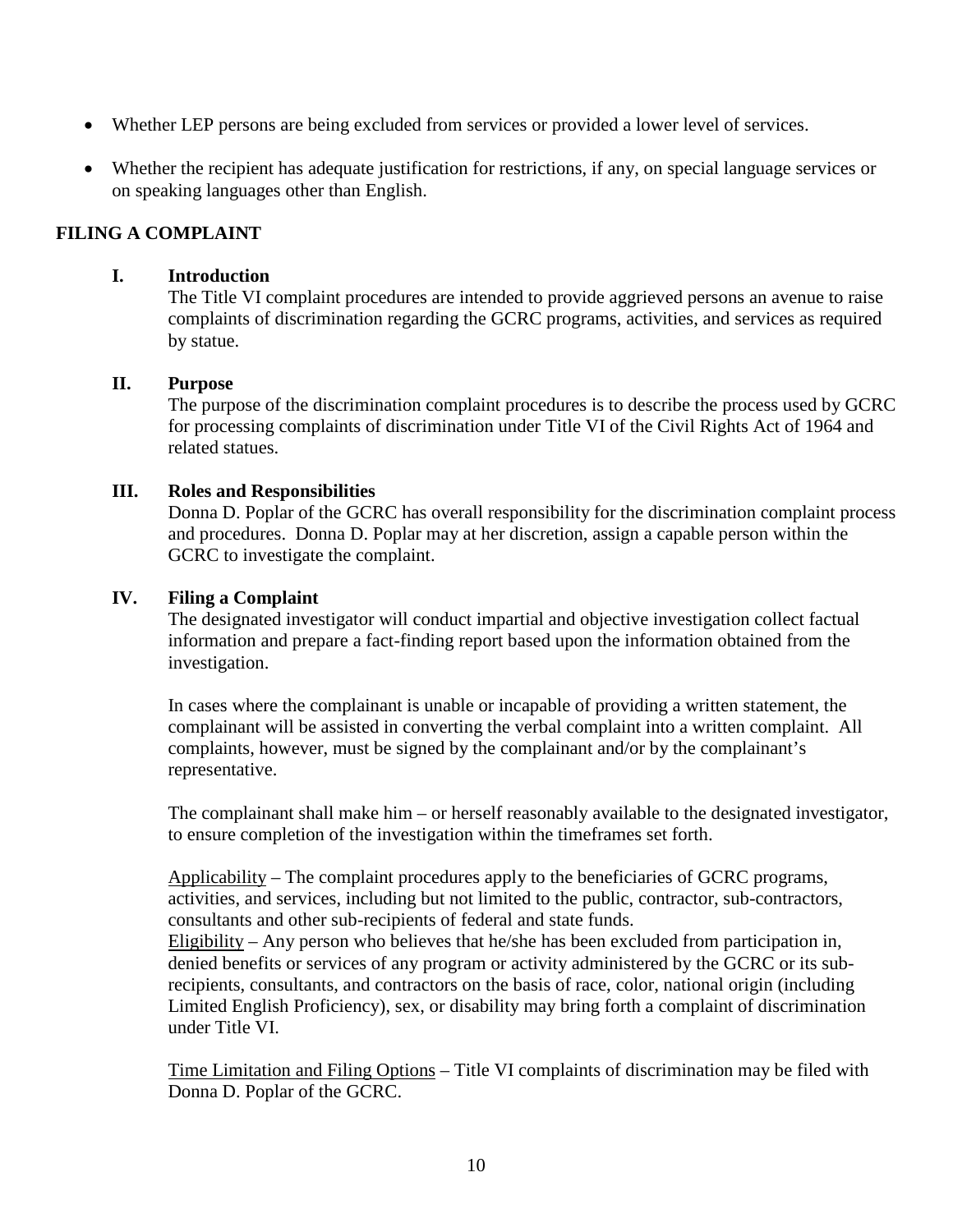# **V. Receipt of Complaint**

- A signed, written complaint should be filed within 180 days of the alleged discrimination. If you could not reasonably be expected to know the act was discriminatory within the 180 days period, you have 60 days after you became aware to file your complaint. The complaint must set forth as full as possible the facts and circumstances surrounding the claimed discrimination.
- Where there has been a continuing course of discriminatory conduct, the date on which the conduct was discontinued.

Complaints must be in writing, and must be signed by the complainant and/or the complainant's representative. The complaint must set forth as fully as possible the facts and circumstances surrounding the claimed discrimination.

Complaints received verbally or by other electronic media must be referred to the Title VI Specialist. If necessary, the specialist will assist the complainant in reducing his/her complaint to writing and obtain the complainant's signature.

Items that should not be considered a formal complaint (unless the item contains a signed cover letter specifically alleging a violation of Title VI include but are not limited to:

- 1. An anonymous complaint that is too vague to obtain required information
- 2. Inquires seeking advice or information
- 3. Courtesy copies of court pleadings
- 4. Courtesy copies of complaints addressed to other Local, State, or Federal Agencies
- 5. Newspapers articles
- 6. Courtesy copies of internal grievances

### **VI. Investigation**

**Investigation Plan** The investigator shall prepare a written plan, which includes, but is not limited to the following:

- Names of the complainant(s) and respondent(s)
	- Basis for the complaint
	- Issues, events or circumstances that caused the person to believe that he/she has been discriminated against
	- Information needed to address the issue
	- Criteria, sources necessary to obtain the information
	- Identification of key people
	- Estimated investigation time line
	- Remedy sought by the complainant(s)

# **Conducting the Investigation**

- The investigation will address only those issues relevant to the allegations in the complaint
- Confidentiality will be maintained as much as possible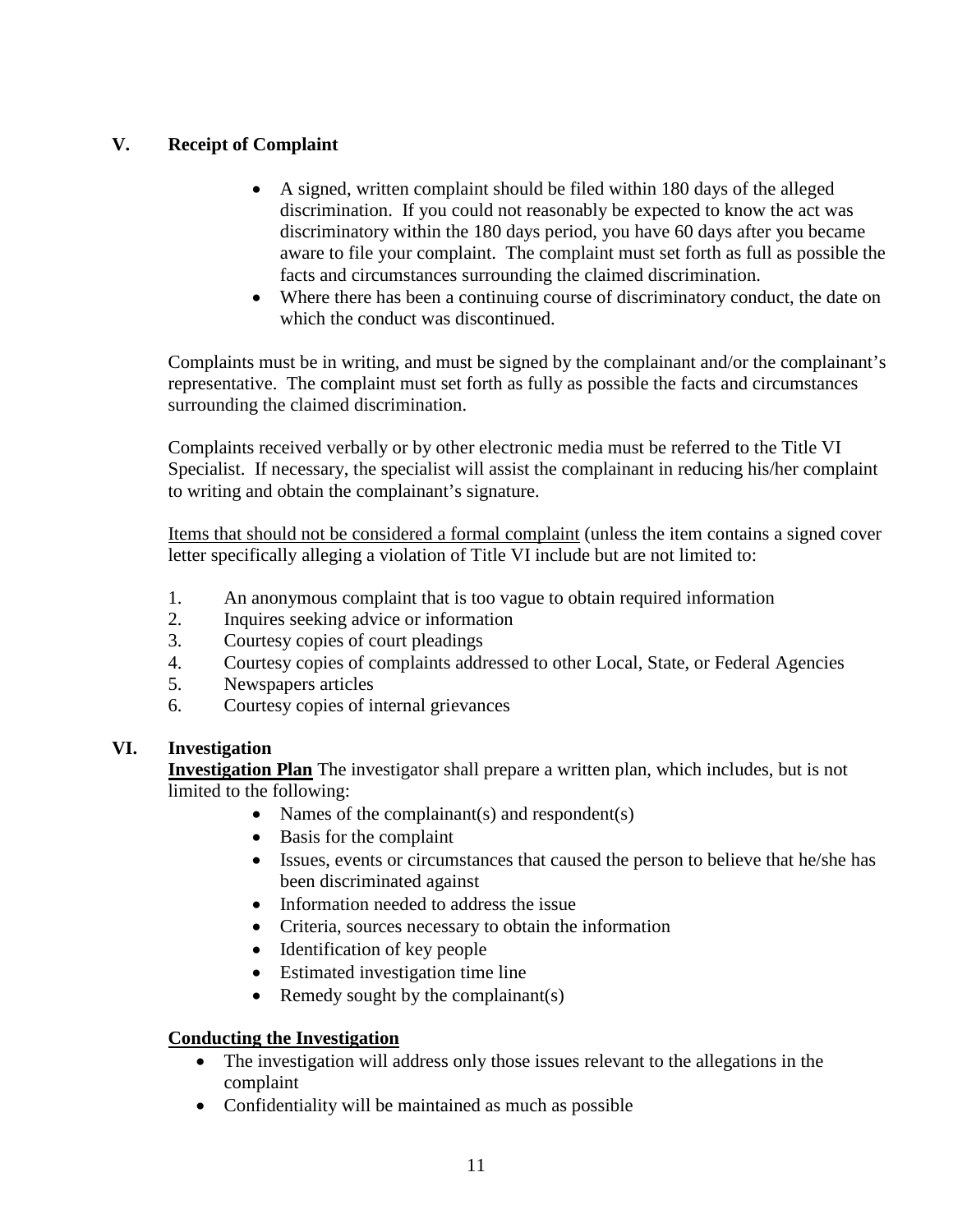- Interviews will be conducted to obtain facts and evidence regarding the allegations in the complaint. The investigator will ask questions to elicit information about aspects of the case
- A chronological contact sheet is maintained in the case file throughout the investigation

# **Investigation Reporting Process**

- Within 40 days of receiving the complaint, the investigator prepares an investigated report and submits the report and supporting documentation to Donna D. Poplar for review
- Donna D. Poplar reviews the file and investigated report. Subsequent to the review, Donna D. Poplar makes a determination of "probable cause" or "no probable cause" and prepares the decision letter
- Should the complainant disagree with the determination by Donna D. Poplar, the investigated report, supporting documentation and decision letter from Donna D. Poplar will be submitted to the Board of Road Commissioners, within 14 days, for review
- The Board of Road Commissioners reviews the files, investigated report, and Donna D. Poplar's decision letter. Subsequent to the review, the Board of Road Commissioners makes a final determination of "probable cause" or "no probable cause" and prepares the final decision letter

# **Reporting Requirements to an External Agency**

A copy of the complaint, together with a copy of the investigation report and the final decision letter will be forwarded to the Michigan Department of Transportation, Civil Rights Program Division within 60 days of the date the complaint was received.

### **Records**

All records and investigative working files are maintained in a confidential area. Records are kept for three years.

# **STANDARD GCRC TITLE VI ASSURANCES**

# **Appendix A**

Appendix A applies to all Federal Aid contracts and is included as a contract provision. Provisions include but are not limited to the following:

- Construction contracts and vendor/supply agreements.
- Consultant agreements for performance or work in connection with Federal Aid roadway projects. Typical contracts of this nature are for design work and environmental studies.
- Research agreements with colleges, universities or other institutions.
- Fee appraiser and fee attorney contracts in connection with Federally Aid right of way work.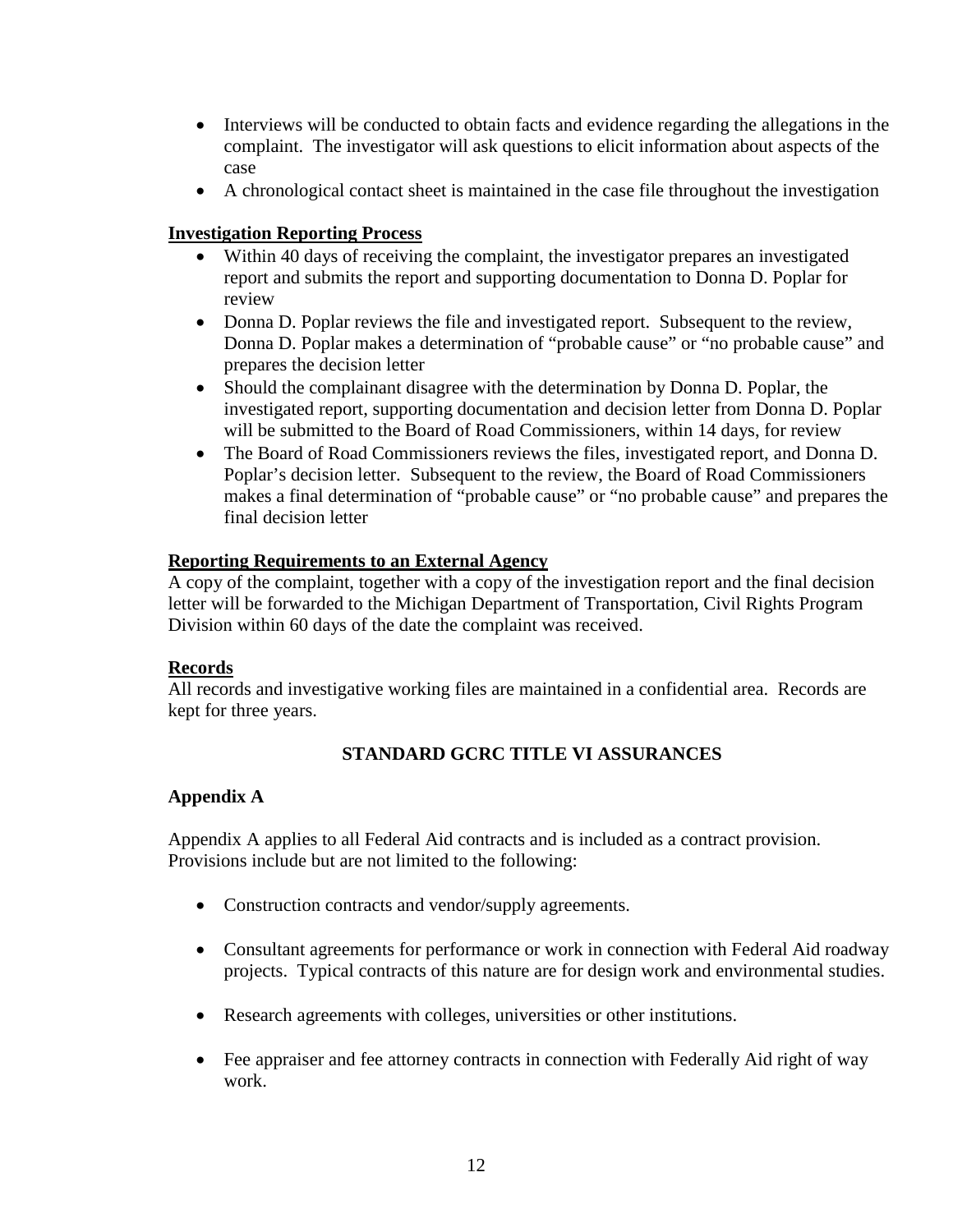• Contracts between the GCRC and contractors for relocation of utilities. Appendix A would not apply if the utility itself or its contractor relocates utilities.

# **Appendix B**

Appendix B applies to conveyances of land or property to the GCRC by the Federal Government. It requires non-discrimination in connection with the GCRC use of the property.

### **Appendix C**

Appendix C is applicable to all deeds, licenses, leases, permits and similar instruments.

Examples:

- Leases and Property Management Agreements
- Permits and Licenses, except where they are issued for the construction of utilities on roadway right of way, the cost of which is paid by the utility company without Federal participation.
- Tenancy Agreements.
- Air Space Agreements.
- Railroad Agreements.

Once the purpose for which the Federal financial assistance is extended terminates and/or the GCRC no longer retains ownership or possession of the property Title VI Assurances do not apply.

Examples of agreements where Appendix C is not applicable are as follows:

- Pit Agreements.
- Stockpiling Agreements
- Relocation Agreements.
- Determination of Vacation and Abandonment.
- Quit Claim Deeds.
- Contracts with property owners, i.e. royalty agreements for obtaining materials.
- Warranty Deeds.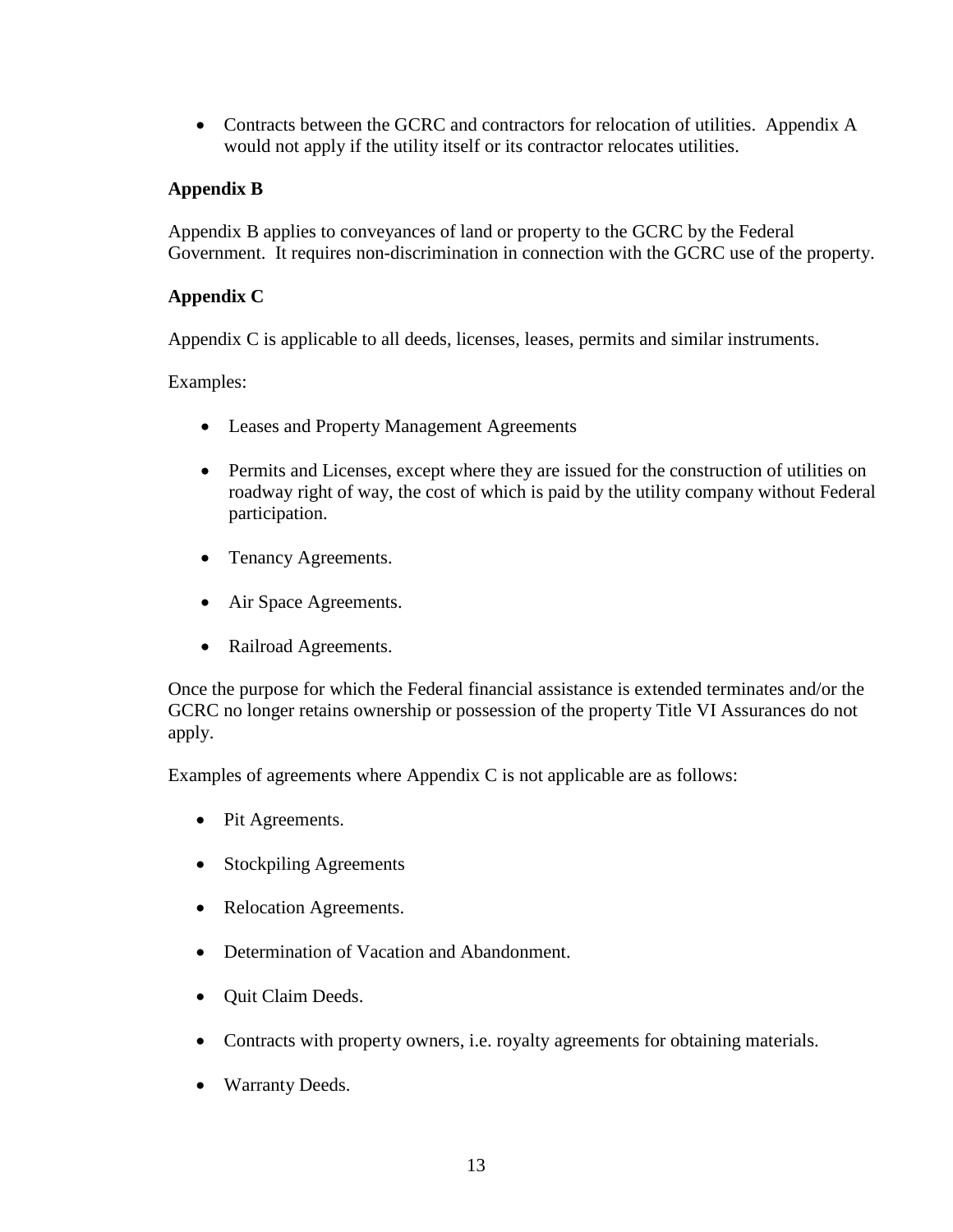# **Appendix D**

Appendix D represents the Title VI Complaint Form.

# **Appendix E**

Appendix E represents the Title VI/EEO Compliance Application form for contractors and suppliers.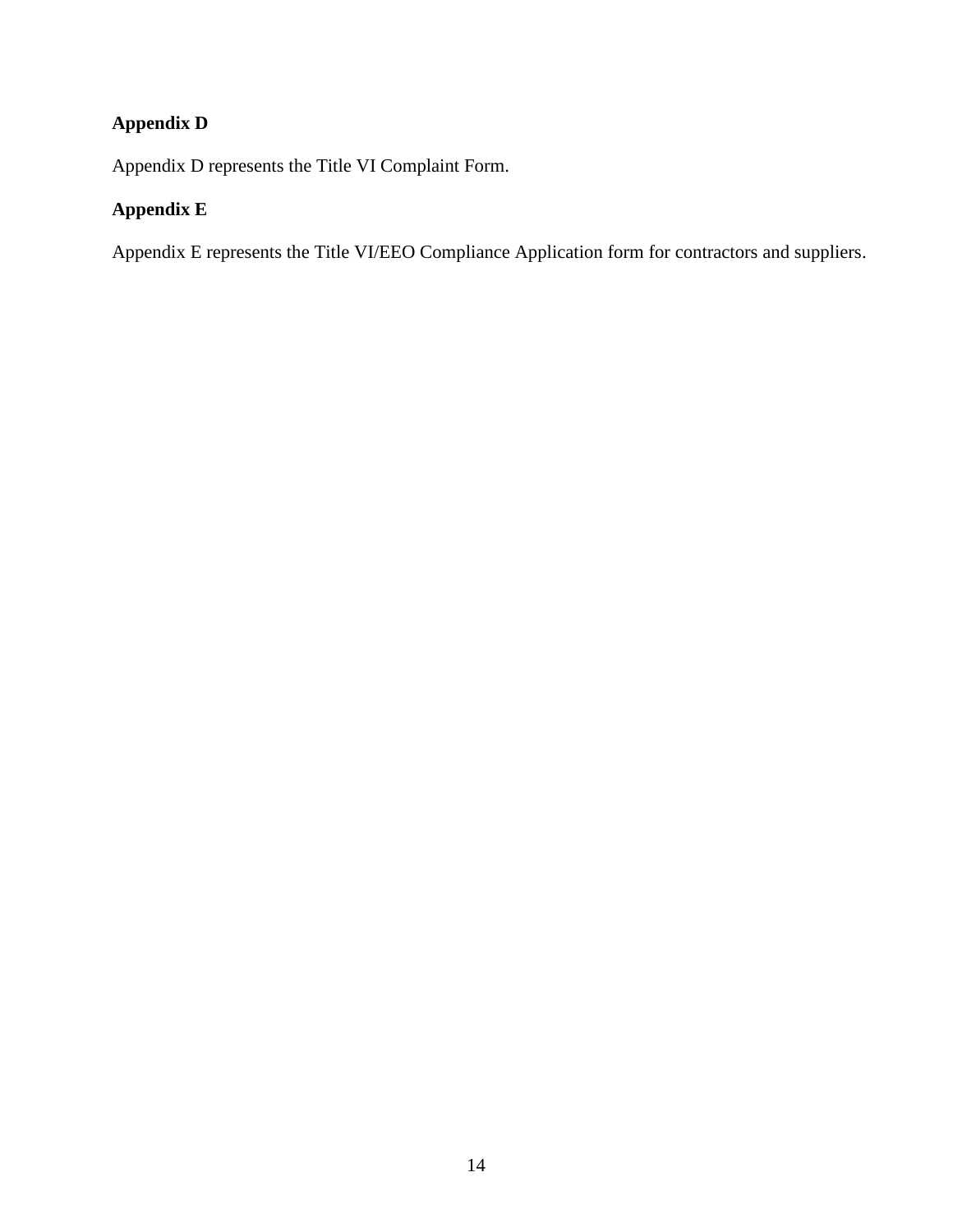#### **STANDARD GENESEE COUNTY ROAD COMMISSION ASSURANCE**

The Genesee County Road Commission (hereinafter referred to as the recipient,) HEREBY AGREES THAT as a condition to receiving any Federal financial assistance from the Department of Transportation, it will comply with Title VI of the Civil Rights Act of 1964, 78 Stat. 252, 42 U.S.C. 2000d-4 (hereinafter referred to as the Act), and all requirements imposed by or pursuant to Title 49, Code of Federal Regulations, Department of Transportation, Subtitle A, Office of the Secretary, Subtitle A, Office of the Secretary, Part 21, Non-Discrimination in all activities and programs of the Department of Transportation – Effectuation of Title VI of the Civil Rights Act of 1964 (hereinafter referred to as the Regulations), and other pertinent directives, to the end that in accordance with the Act, Regulations, and other pertinent directives, no person in the United States shall, on the grounds of race color, religion, sex, age, handicap or national origin be excluded from participation in be denied the benefits of, or be otherwise subjected to discrimination under any program or activity of the Department of Transportation, including the Federal Highway Administration, and HEREBY GIVES ASSURANCE THAT it will promptly take any measures necessary to effectuate this agreement. This assurance is required by Subsection 21.7 (a) (1) of the Regulations.

The Recipient hereby gives the following specific assurances with respect to all roadway programs:

- 1. The Recipient agrees that each "program" and each "facility" as defined in Subsections 21.23 (a) and 21.23 (b) of the Regulations, will be (with regard to a "program") conducted, or will be (with regard to a "facility") operated in compliance with all requirements imposed by, or pursuant to Federal Regulations.
- 2. The Recipient shall insert the following notification in solicitations for bids for work or material subject to the Federal Regulations made in connection with all roadway programs, and in adapted form, in all proposals for negotiated agreements.

The **GENESEE COUNTY ROAD COMMISSION** in accordance with Title VI of the Civil Rights Act of 1964, 78-252,42 U.S.C. 2000d-4, the Civil Rights Act of 1987, P.L. 100-259, and Title 49, Code of Federal Regulations, Department of Transportation, Subtitle A, Office of the Secretary, Part 21, Non-Discrimination in federally assisted programs of the Department of Transportation issued pursuant to such Act, hereby notifies all bidders that is will affirmatively insure that in any contract entered into pursuant to this advertisement, Disadvantaged Business Enterprise firms will be afforded full opportunity to submit bids in response to this invitation and will not be discriminated against on the grounds of Race, Color, Sex, Age, National Origin, or Handicap in consideration for an award.

- 3. The Recipient will insert the clauses of Appendix A of this assurance in every contract subject to the Act and the Federal Regulations.
- 4. The Clause of Appendix B of this assurance shall be included as a covenant running with the land, in any deed from the United States Effecting a transfer of real property, structures, or improvements thereon, or interest therein.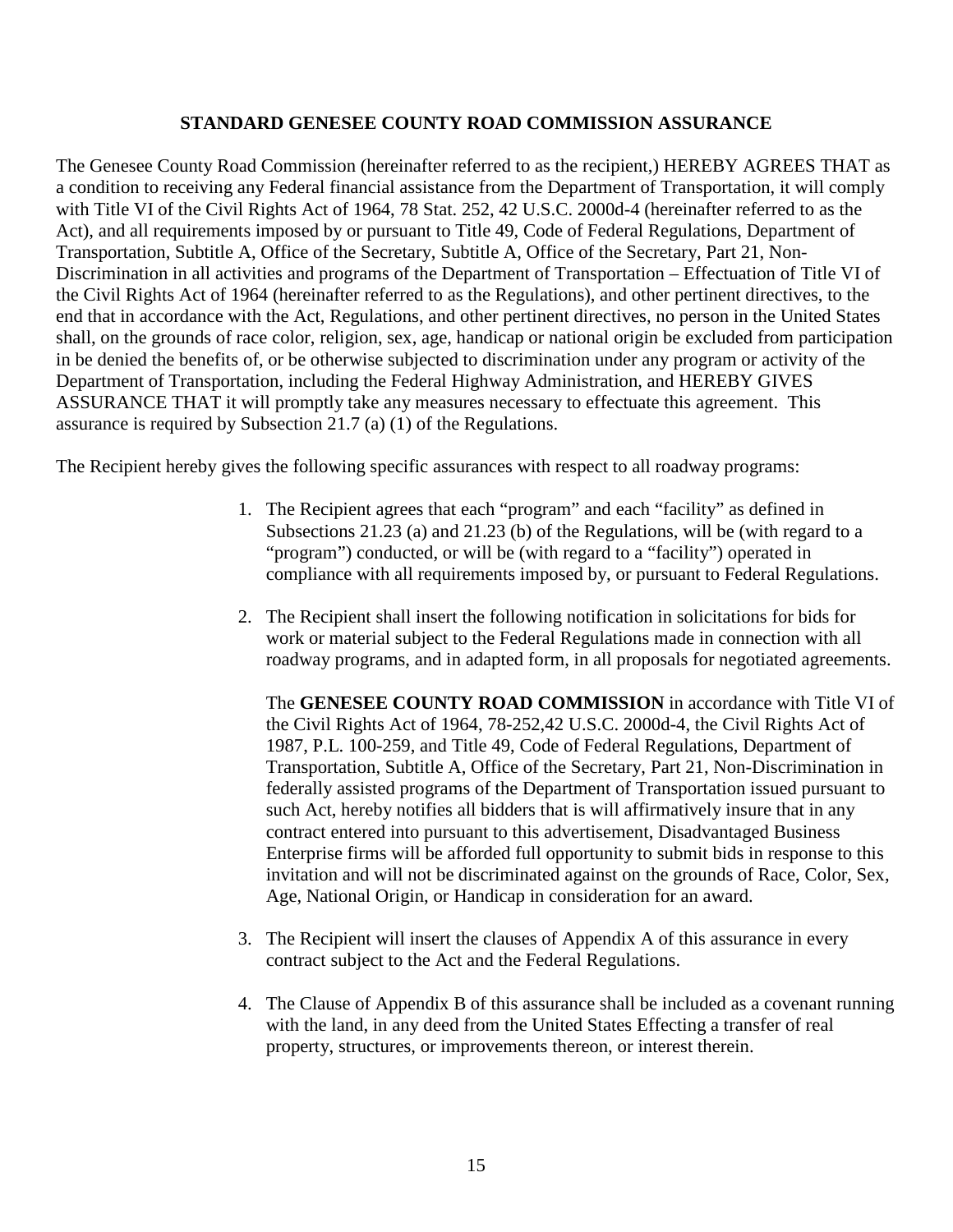- 5. Where the Recipient receives Federal financial assistance to construct a facility or part of a facility, his assurance shall extend to the entire facility and facilities operated in connection therewith.
- 6. Where the Recipient receives Federal financial assistance in the form of or for the acquisition of real property or an interest in real property, the assurance shall extend to the right to space on, over or under such property.
- 7. The Recipient shall include the appropriate clauses set forth in Appendix C of this assurance, as a covenant running with the land, in any future deeds, leases, permits, licenses, and similar agreements, entered into by the Recipient with other parties: (a) for the subsequent transfer of real property acquired or improved under the Federal Highway Program: and (b) for the construction or use of or access to space on, over, or under real property acquired or improved under the Federal-Aid Highway Program.
- 8. This assurance obligates the Recipient for the period during which Federal financial assistance is extended to the program except where the federal financial assistance is to provide, or is in the form of personal property, or real property, or interest therein or structures or improvements thereon, in which case the assurance obligates the Recipient or any transferee for the longer of the following periods: (a) the period which the Federal financial assistance is extended, or for another purpose involving the provision of similar services or benefits; or (b) the period during which the Recipient retains ownership or possession of the property.
- 9. The Recipient shall provide for such methods of administration for the program as are found to give reasonable guarantee that is, other recipients, sub-grantees, contractors, sub-contractors, transferees, successors in interest, and other participants of Federal financial assistance under such program will comply with all requirements imposed by, or pursuant to, the Act, the regulations and this assurance.
- 10. The Recipient agrees that the United States has a right to seek judicial enforcement with regard to any matter arising under the Act, the Regulations, and this Assurance.

THIS ASSURANCE is given in consideration of and for the purpose of obtaining any and all Federal grants, loans, contracts, property discounts or other Federal financial assistance extended after the date hereof to the Recipient by the Department of Transportation under the Federal-Aid Highway Program and is binding on it, other recipients, sub-grantees, contractors, subcontractors, transferees, successors in interest and other participants in the Federal-Aid Highway Program. The person or persons whose signature appears below are authorized to sign this assurance on behalf of the Recipient.

Donna D. Poplar Al **BRRAN**. Lac de la Universita de 1-3000 Domia D. Fopial Director of Human Resources, Genesee County Road Commission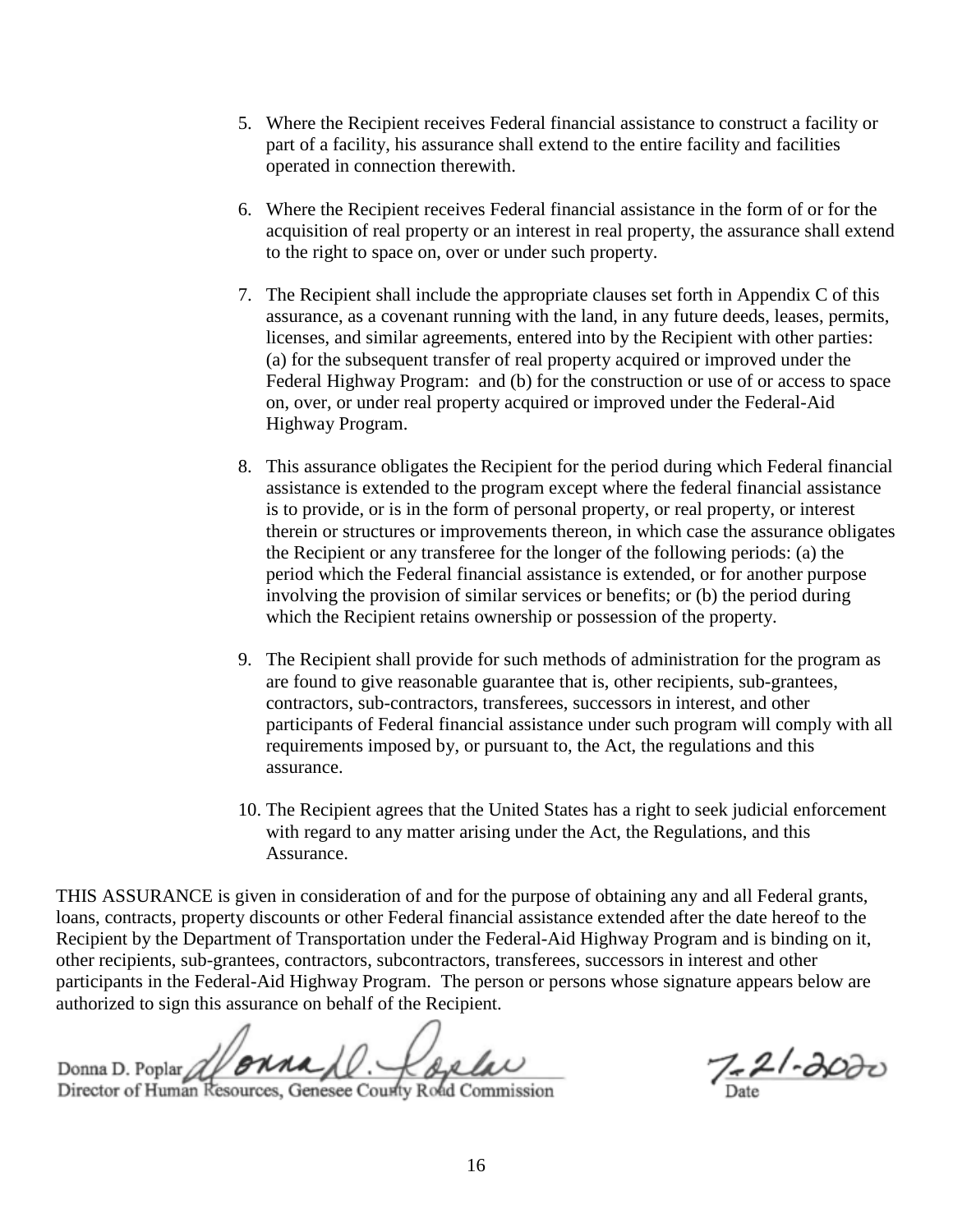**Attachments** Appendices A, B, C, and D

# **APPENDIX A**

During the performance of this contract, the contractor, for itself, its assignees and successors in interest (hereinafter referred to as the "contractor") agrees as follows:

- 1. **Compliance with Regulations:** The contractor shall comply with the Regulations relative to Non-Discrimination in Federally-assisted programs of the Department of Transportation, Title 49, code of Federal Regulations, Part 21 as they may be amended from time to time, (hereinafter referred to as the Regulations), which are herein incorporated by reference and made a part of this contract.
- 2. **Non-Discrimination:** The contractor, with regard to the work performed by it during the contract, shall not discriminate on the grounds of race, color, or national origin in the selection and retention of subcontractors, including procurements of materials and leases of equipment. The contractor shall not participate either directly or indirectly in the discrimination prohibited by section 21.5 of the Regulation, including employment practices when the contractor covers a program set forth in Appendix B of the Regulations.
- 3. **Solicitations for Subcontractors, Including Procurements of Materials and Equipment:** In all solicitations either by competitive bidding or negotiation made by the contractor for work to be performed under a subcontract, including procurements of materials or leases of equipment, each potential subcontractor or supplier shall be notified by the contractor or the contractor's obligations under this contract and the Regulations relative to Non-Discrimination on the grounds of race, color, or national origin.
- 4. **Information and Reports:** The contractor shall provide all information and reports required by the Regulations, or directives issued pursuant thereto, and shall permit access to its books, records, accounts, other sources of information and its facilities as may be determined by the Genesee County Road Commission to be pertinent to ascertain compliance with such Regulations or directives. Where any information required of a contractor is in the exclusive possession of another who fails or refuses to furnish this information, the contractor shall so certify to the State Highway Department, or the Federal Highway Administration as appropriate, and shall set forth what efforts is has made to obtain the information.
- 5. **Sanctions for Non-Compliance:** In the event of the contractor's non-compliance with the Non-Discrimination provisions of this contract, the Genesee County Road Commission shall impose such contract sanctions as it or the Federal Highway Administration may determine to be appropriate, including, but not limited to:
	- (a) Withholding of payments to the contractor under the contract until the contractor complies, and/or
	- (b) Cancellation, termination or suspension of the contract, in whole or in part.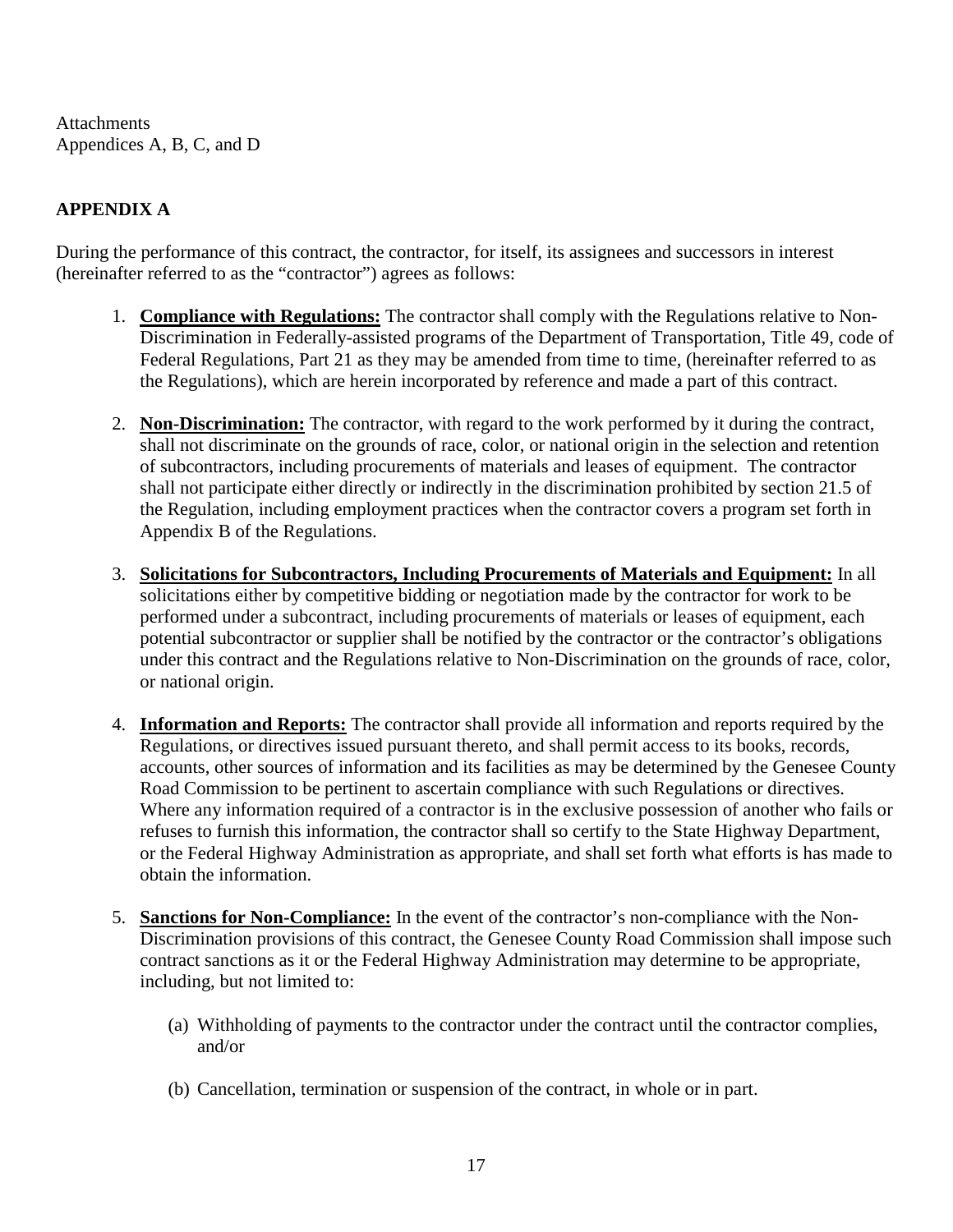6. **Incorporation of Provisions:** The contractor shall include the provisions of paragraph (1) through (6) in every subcontract, including procurement of material and leases of equipment, unless exempt by the Regulations, or directives issued pursuant thereto. The contractor shall take such action with respect to any subcontract or procurement as the Genesee County Road Commission may direct as a means of enforcing such provisions including sanctions for non-compliance: Provided, however, that in the event a contractor becomes involved in, or is threatened with, litigation with a subcontractor or supplier as a result of such direction, the contractor may request the Genesee County Road Commission to enter into such litigation to protect the interests of the County, and in addition, the contractor may request the State Highway Department to enter into such litigation to protect the interests of the State and/or the United States to enter into such litigation to protect the interest of the United States.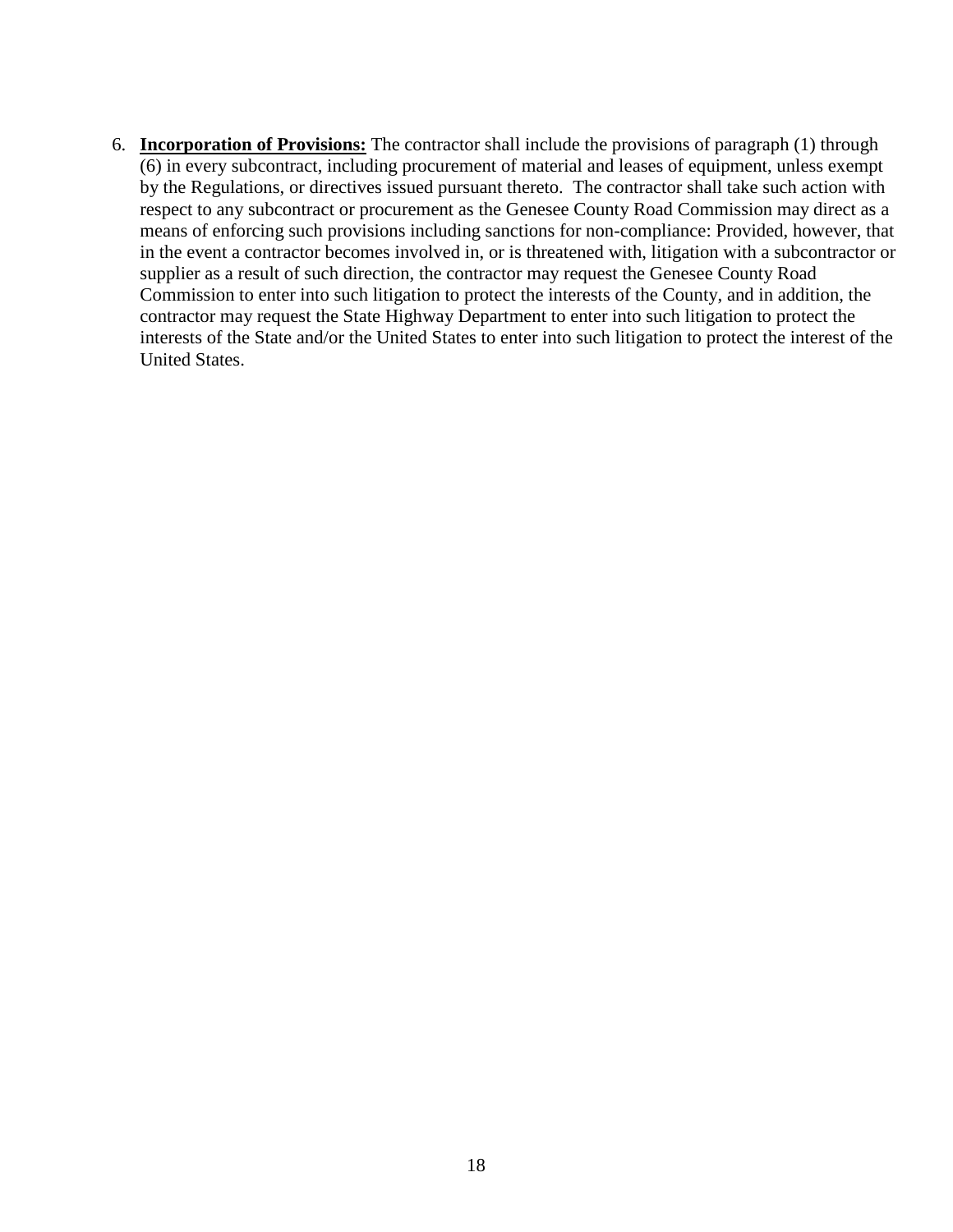# **APPENDIX B**

The following clauses shall be included in any and all deeds effecting or recording the transfer of real property, structure or improvements thereon, or interest therein from the United States.

#### (GRANTING CLAUSE)

NOW, THEREFORE, the Genesee County Road Commission, as authorized by law, will accept title to the lands and maintain the project contracted thereon, in accordance with Title 23, United States Codes, the Regulations for the Administration of Federal Aid for Highways and the policies and procedures proscribed by the Federal Highway Administration and requirements imposed by or pursuant to Title 49, Code of Federal Regulations, Department of Transportation, Subtitle A, Office of the Secretary, Part 21, Non-Discrimination in Federally assisted programs of the Genesee County Road Commission (hereinafter referred to as the Regulations) pertaining to and effectuating the provisions of Title VI of the Civil Rights Act of 1964 (78 Stat. 252; 42 U.S.C. 2000d to 2000d-4), does hereby remise, release, quitclaim and convey unto the Genesee County Road Commission all the rights, title and interests of the Genesee County Road Commission in and to said lands described in Exhibit "A" attached hereto and made a part hereof.

### (HABENDUM CLAUSE)\*

TO HAVE AND TO HOLD said lands and interest therein unto the Genesee County Road Commission, and its successors forever, subject, however, the covenant, conditions, restrictions, and reservations herein contained as follows, which will remain in effect for the period during which the real property or structures are used for a purpose for which Federal financial assistance is extended or for another purpose involving the provision of similar services or benefits and shall be binding on the Genesee County Road Commission, its successors and assigns.

The Genesee County Road Commission, in consideration of the conveyance of said lands and interests in lands, does hereby covenant and agree as a covenant running with the land for itself, its successors and assigns, that (1) no person shall on the grounds of race, color, or national origin, be excluded from participation in, be denied the benefits or, or otherwise be subjected to discrimination with regard to any facility located wholly or in part on, over or such lands hereby conveyed, and (2) that the Genesee County Road Commission shall use the lands and interests in lands so conveyed, in compliance with all requirements imposed by or pursuant to Title 49, Code of Federal Regulations, Department of Transportation, Subtitle A, Office of the Secretary, Part 21, Non-Discrimination in Federally assisted programs of the Department of Transportation – Effectuation of Title VI of the Civil Rights Act of 1964, and as said Regulations may be amended, and (3) that in the event of breach of any of the above mentioned Non-Discrimination conditions, the Road Commission shall have a right to re-enter said lands and facilities on said land, and the above described land and facilities shall thereon revert to and vest in and become the absolute property of the Genesee County Road Commission and its assigns as such interest existed prior to this deed.

\*Reverter clause and related language to be used only when it is determined that such a clause is necessary in order to effectuate the purposes of Title VI of the Civil Rights Act of 1964.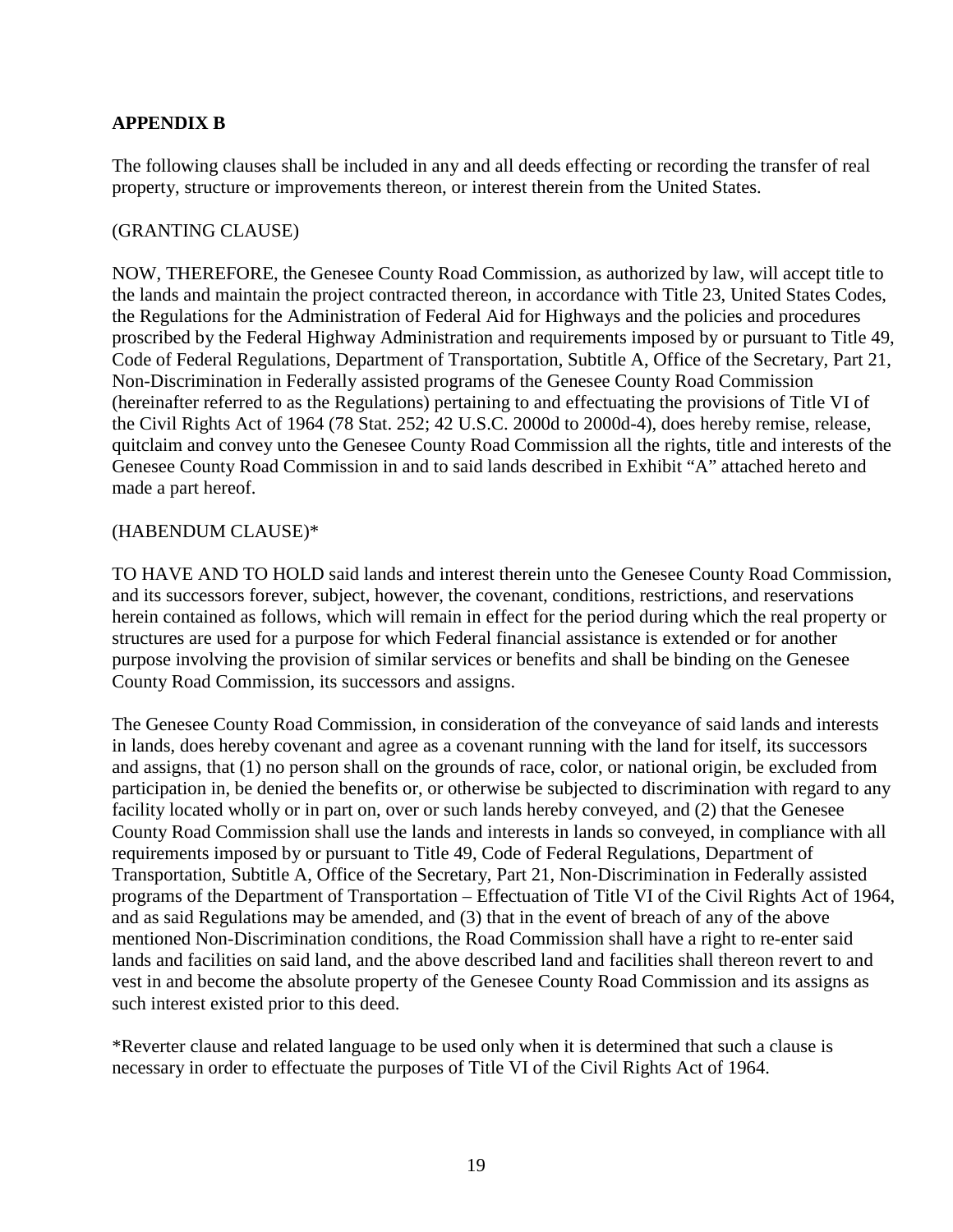The following clauses shall be included in all deeds, licenses, leases permits, or similar instruments entered into by the Genesee County Road Commission pursuant to the provisions of Assurance 6(a).

The (grantee, licensee, lessee, permit tee etc., as appropriate) for himself, his heirs, personal representatives, successors in interest, and assigns, as part of the consideration hereof, does hereby covenant and agree (in the case of deeds and leases add "add a covenant running with the land") that in the event facilities are constructed, maintained or otherwise operated on the said property described in this (deed, license, lease, permit, etc.) for a purpose for which a Genesee County Road Commission program or activity is extended or for another purpose involving the provision of similar services or benefits, the (grantee, licensee, lessee, permit tee, etc.) shall maintain and operate such facilities and services in compliance with all other requirements imposed pursuant to Title 49, Code of Federal Regulations, Department of Transportation, Subtitle A, Office of the Secretary, Part 21, Non-Discrimination in Federally assisted programs of the Department of Transportation-Effectuation of Title VI of the Civil Rights Act of 1964, and as said Regulations may be amended.

(Include in licenses, leases, permits, etc.)\*

That in the event of breach of any of the above Non-Discrimination covenants, the Genesee County Road Commission, shall have the right to terminate the (license, lease, permit, etc.) and to re-enter and repossess said land and the facilities thereon, and hold the same as if said (license, lease, permit, etc.) had never been made or issued.

(Include in deeds)\*

That in the event of breach of any of the above Non-Discrimination covenants, the Genesee County Road Commission, shall have the right to re-enter said lands and facilities thereon, and the above described lands and facilities shall thereupon revert to and vest in and become the absolute property of the Genesee County Road Commission and its assigns.

\*Reverter clause and related language to be used only when it is determined that such clause is necessary in order to effectuate the purposes of Title VI of the Civil Rights Act of 1964.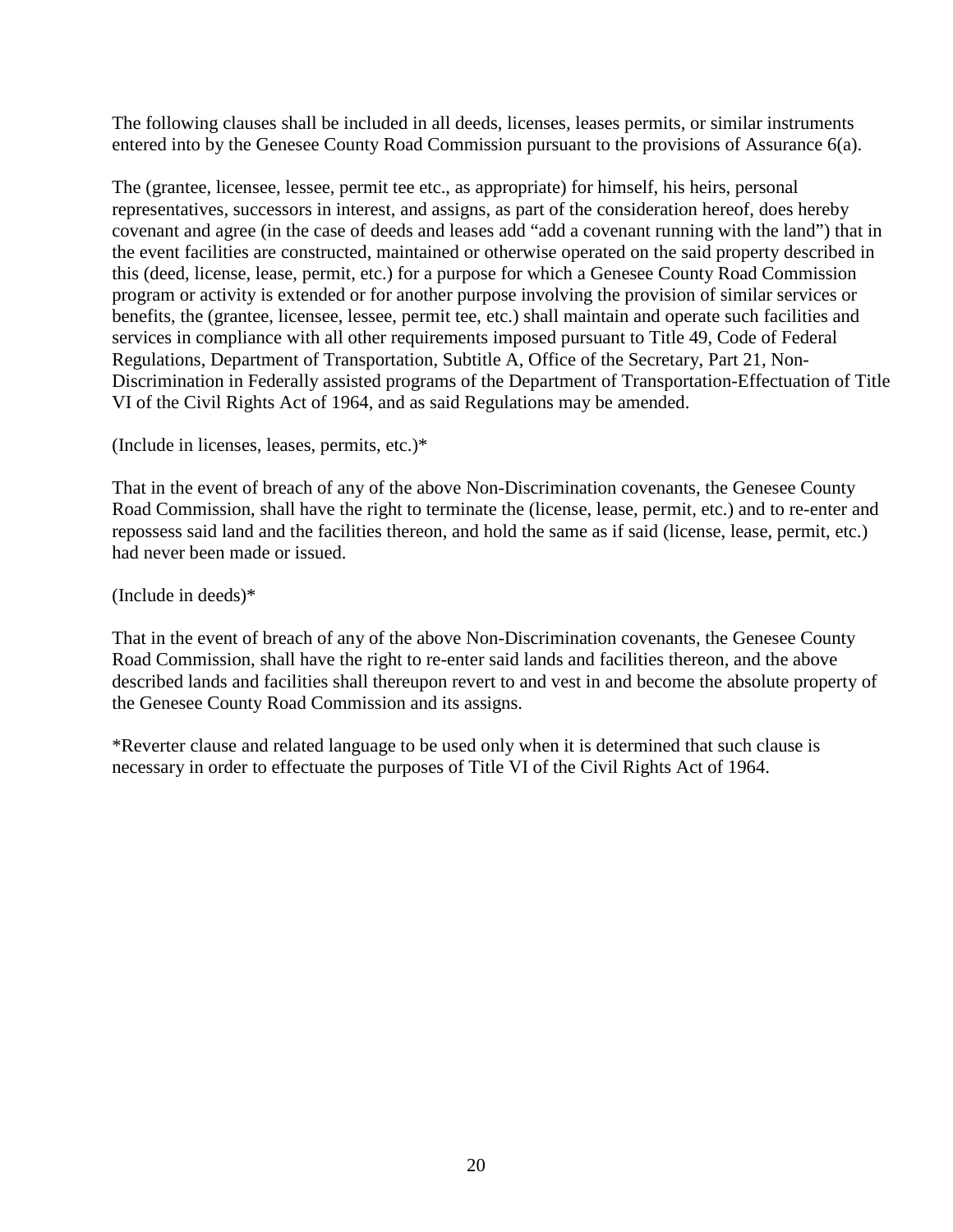# **APPENDIX C**

The following clauses shall be included in all deeds, licenses, lease, permits, or similar instruments entered into by the Genesee County Road Commission, pursuant to the provisions of Assurance 7 (a).

The grantee, licensee, lessee, permit tee, etc., (as appropriate) for himself, his heirs, personal representatives, successors in interest, and assigns, as a part of the consideration hereof, does hereby covenant and agree (in the case of deeds and leases add "as a covenant running with the land") that in the event facilities are constructed, maintained or otherwise operated on the said property described in this (deed, license, lease, permit, etc.) for a purpose for which a Genesee County Road Commission program or activity is extended or for another purpose involving the provision of similar services or benefits, the (grantee, licenses, lessee, permit tee, etc.) shall remain and operate such facilities and services in compliance with all other requirements imposed pursuant to Title 49, Code of Federal Regulations, Department of Transportation, Subtitle A, Office of the Secretary, Part 21, Non-Discrimination in Federally assisted programs of the Department of Transportation-Effectuation of Title VI of the Civil Rights Act of 1964, and as sad Regulations may be amended.

(Include in licenses, leases, permits, etc.)

That in the event of breach of any of the above Non-Discrimination covenants, the Genesee County Road Commission shall have the right to re-enter said lands and facilities hereon, and the above described lands and facilities shall thereupon revert to and vest in and become the absolute property of the Genesee County Road Commission and its assigns.

\*Reverter clause and related language to be used only when it is determined that such a clause is necessary in order to effectuate the purpose of Title VI of the Civil Rights Act of 1964 and the Civil Rights Act of 1987.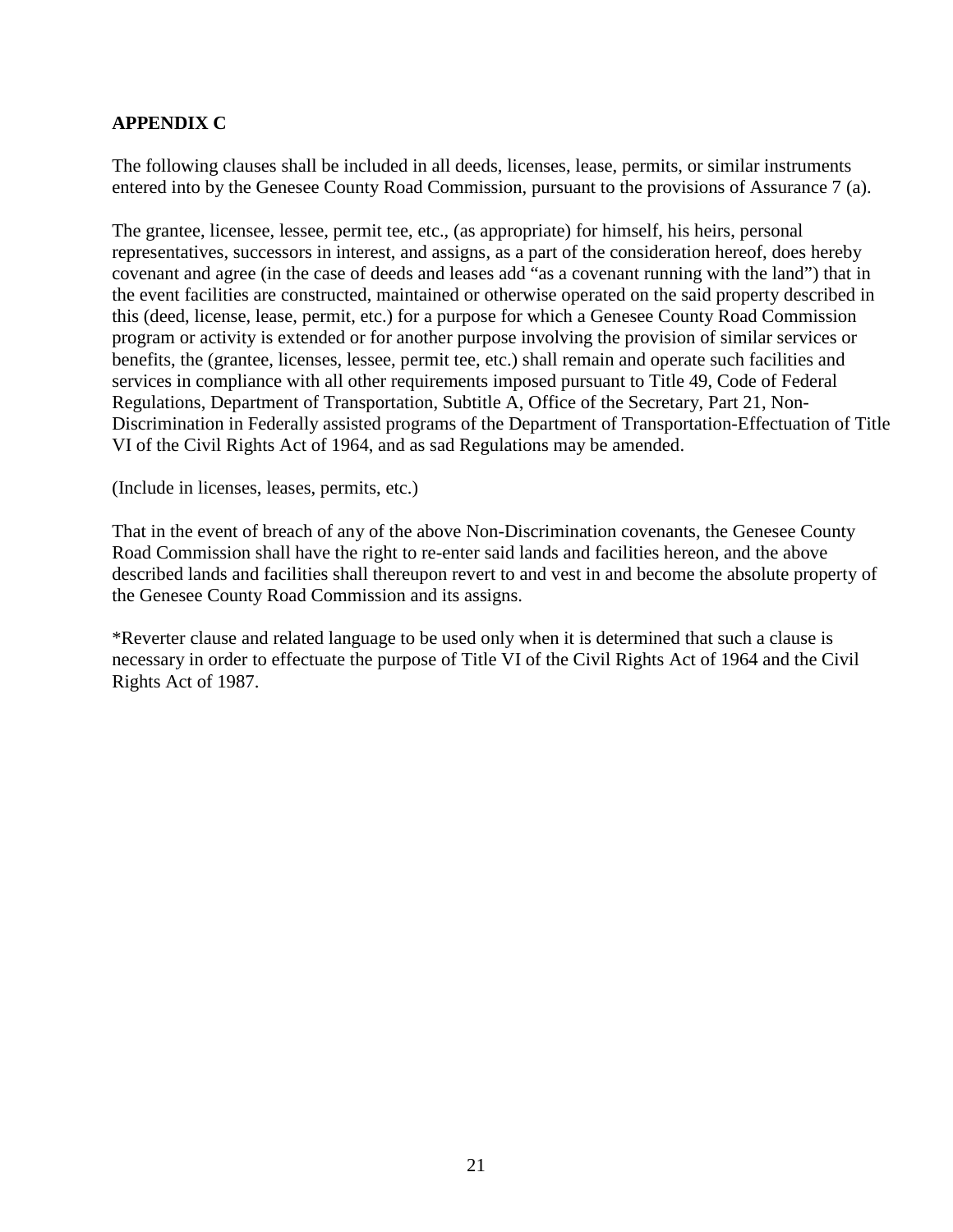#### **TITLE VI COMPLAINT FORM**

This form may be used to file a complaint with the Genesee County Road Commission (GCRC) based on purported violations of Title VI of the Civil Rights Act of 1964. You are not required to use this form; a letter that provides the same information is sufficient to file your complaint.

If you need assistance completing this form due to physical impairment, please contact us by phone at (810) 767-4920.

Only the complainant or the complaint's designated representative should complete this form.

| Name:<br>City:<br>Telephone:                                                                                    | Street Address:<br>$\frac{1}{2}$ and $\frac{1}{2}$ and $\frac{1}{2}$ and $\frac{1}{2}$ and $\frac{1}{2}$ and $\frac{1}{2}$<br>Home | State:<br>Work | Fax. |  |  |  |  |
|-----------------------------------------------------------------------------------------------------------------|------------------------------------------------------------------------------------------------------------------------------------|----------------|------|--|--|--|--|
| Please explain your relationship to the individual(s) indicated above:                                          |                                                                                                                                    |                |      |  |  |  |  |
| Name of agency, department or program that discriminated:                                                       |                                                                                                                                    |                |      |  |  |  |  |
| Address:                                                                                                        |                                                                                                                                    |                |      |  |  |  |  |
|                                                                                                                 |                                                                                                                                    |                |      |  |  |  |  |
| Date(s) of alleged discrimination:<br>Date discrimination began:<br>Last or most recent date of discrimination: |                                                                                                                                    |                |      |  |  |  |  |
|                                                                                                                 |                                                                                                                                    |                |      |  |  |  |  |
|                                                                                                                 |                                                                                                                                    |                |      |  |  |  |  |
|                                                                                                                 |                                                                                                                                    |                |      |  |  |  |  |
|                                                                                                                 |                                                                                                                                    |                |      |  |  |  |  |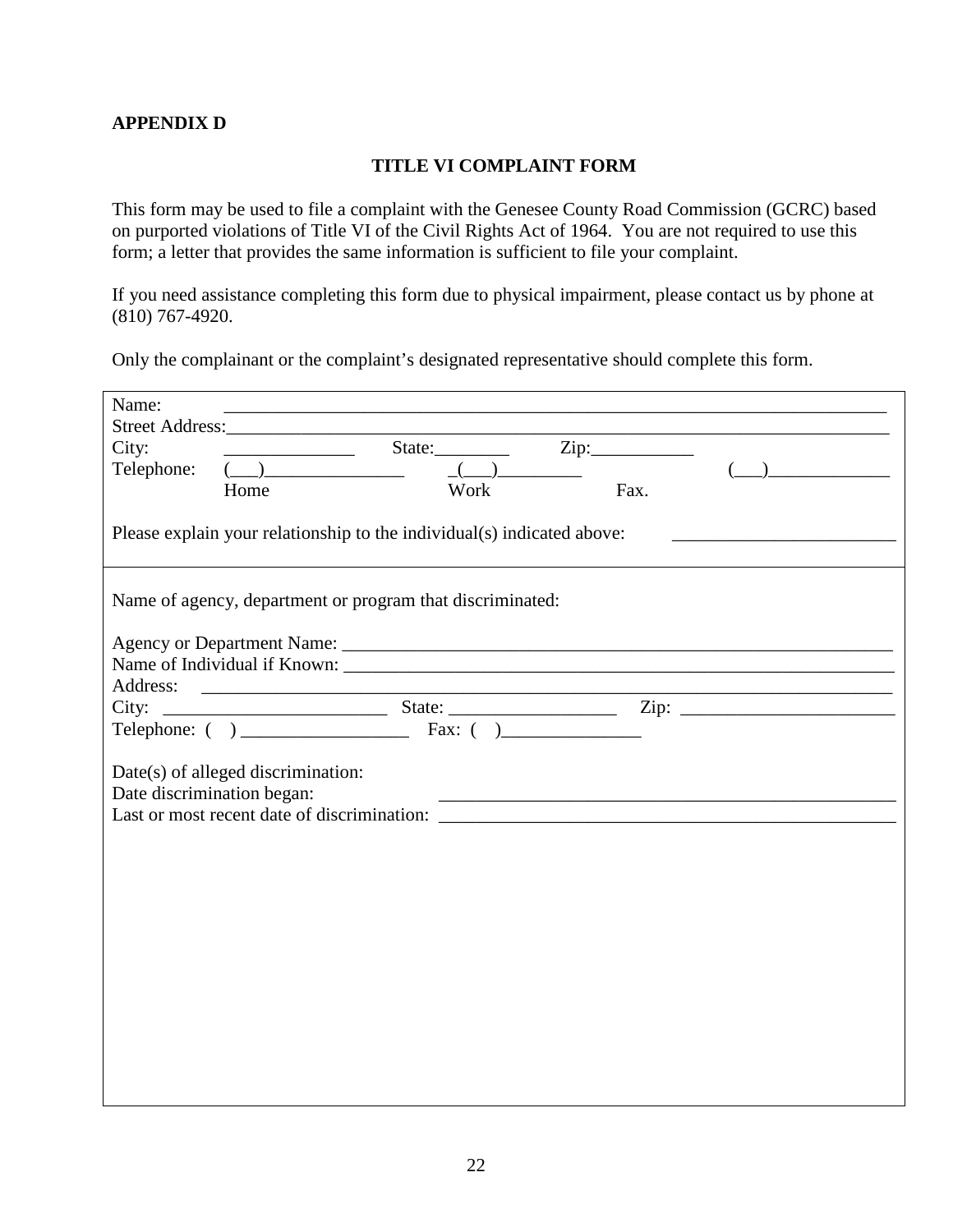# Page 2

Alleged discrimination:

If your complaint is in regards to discrimination in the delivery of services or discrimination that involved the treatment of you or others by the agency or department indicated above, please indicate below the basis on which you believe these discriminatory actions were taken.

Example: If you believe that you were discriminated against because you are African American, you would mark the box labeled race/color and write African American in the space provided.

Example: If you believe the discrimination occurred because you are female, you would mark the box labeled sex and write female in the box provided.

| Race/Color      |  |
|-----------------|--|
| National origin |  |
| <b>Sex</b>      |  |
| Religion        |  |
| Age             |  |
| Disability      |  |

Explain:

Please explain as clearly as possible what happened. Provide the name(s) of witnesses and others involved in the alleged discrimination. (Attach additional sheets if necessary and provide a copy of written materials pertaining to your case.)

\_\_\_\_\_\_\_\_\_\_\_\_\_\_\_\_\_\_\_\_\_\_\_\_\_\_\_\_\_\_\_\_\_\_\_\_\_\_\_\_\_\_\_\_\_\_\_\_\_\_\_\_\_\_\_\_\_\_\_\_\_\_\_\_\_\_\_\_\_\_\_\_\_\_\_\_\_\_\_\_\_\_\_\_ \_\_\_\_\_\_\_\_\_\_\_\_\_\_\_\_\_\_\_\_\_\_\_\_\_\_\_\_\_\_\_\_\_\_\_\_\_\_\_\_\_\_\_\_\_\_\_\_\_\_\_\_\_\_\_\_\_\_\_\_\_\_\_\_\_\_\_\_\_\_\_\_\_\_\_\_\_\_\_\_\_\_\_\_ \_\_\_\_\_\_\_\_\_\_\_\_\_\_\_\_\_\_\_\_\_\_\_\_\_\_\_\_\_\_\_\_\_\_\_\_\_\_\_\_\_\_\_\_\_\_\_\_\_\_\_\_\_\_\_\_\_\_\_\_\_\_\_\_\_\_\_\_\_\_\_\_\_\_\_\_\_\_\_\_\_\_\_\_ \_\_\_\_\_\_\_\_\_\_\_\_\_\_\_\_\_\_\_\_\_\_\_\_\_\_\_\_\_\_\_\_\_\_\_\_\_\_\_\_\_\_\_\_\_\_\_\_\_\_\_\_\_\_\_\_\_\_\_\_\_\_\_\_\_\_\_\_\_\_\_\_\_\_\_\_\_\_\_\_\_\_\_\_ \_\_\_\_\_\_\_\_\_\_\_\_\_\_\_\_\_\_\_\_\_\_\_\_\_\_\_\_\_\_\_\_\_\_\_\_\_\_\_\_\_\_\_\_\_\_\_\_\_\_\_\_\_\_\_\_\_\_\_\_\_\_\_\_\_\_\_\_\_\_\_\_\_\_\_\_\_\_\_\_\_\_\_\_

### Signature Date

Note: The laws enforced by this department prohibit retaliation or intimidation against anyone because that individual has either taken action or participated in action to secure rights protected by these laws. If you experience retaliation or intimidation separate from the discrimination alleged in this complaint or if you have questions regarding the completion of this form, please contact:

Genesee County Road Commission Human Resources Department 211 W. Oakley Street Flint, Michigan 48503 Contact # (810) 767-4920 Fax # (810) 767-7459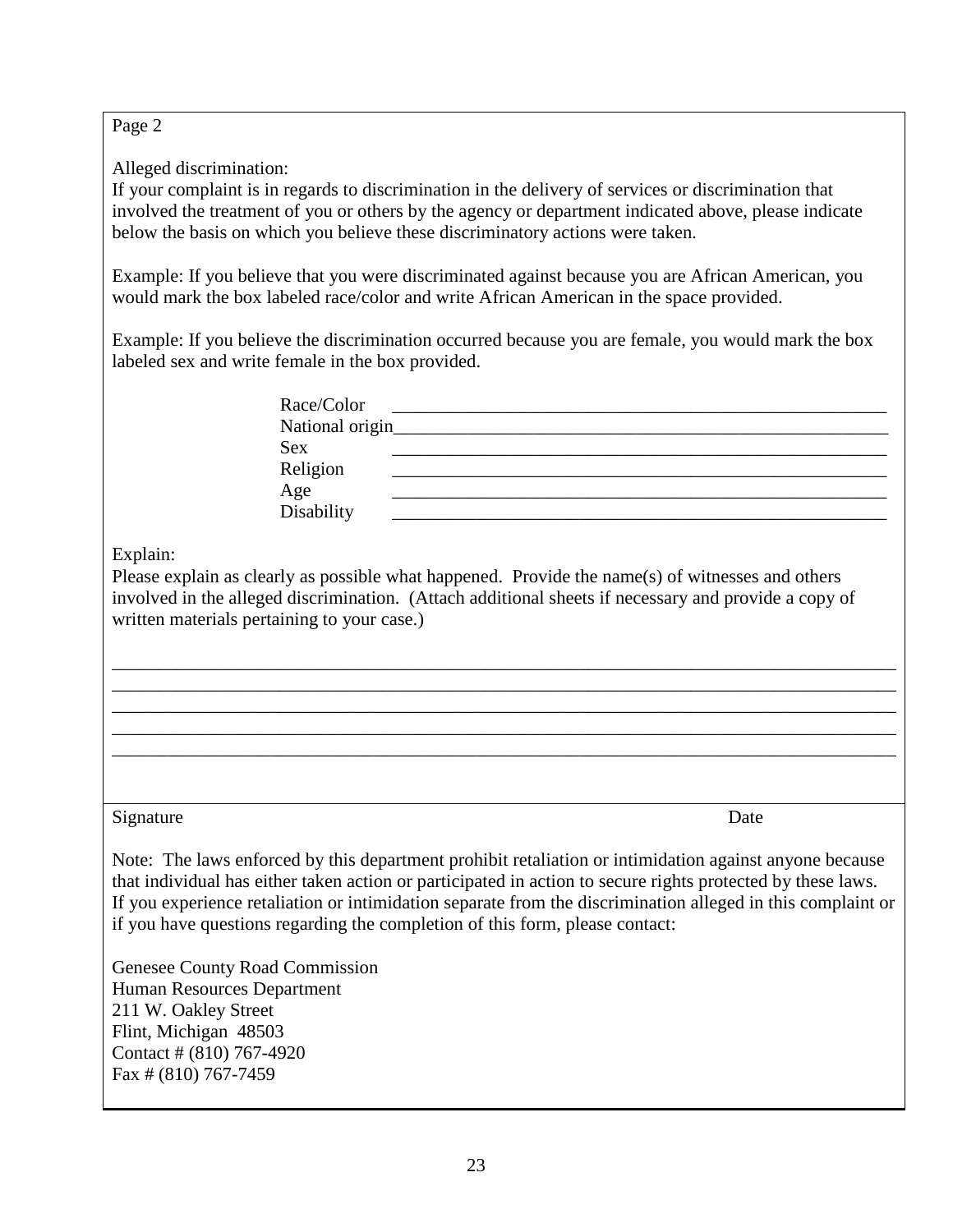#### **APPENDIX E**

# TITLE VI/EEO COMPLIANCE APPLICATION

Title VI of the Civil Rights Act of 1964 related and regulations provide that no person shall on the ground of race, color, national origin, gender, age, or disability be excluded form participation in be denied the benefits of or be subjected to discrimination under any program or activity receiving federal financial assistance. The Civil Rights Restoration Act of 1987 amended Title VI to specify that entire institutions receiving Federal Funds whether schools, colleges, government entities, or private employers must comply with Federal civil rights laws rather than just the particular programs or activities that receive federal funds.

| <b>COMPANY/ORGANIZATION NAME</b>                    | <b>TELEPHONE NUMBER</b> |  |  |
|-----------------------------------------------------|-------------------------|--|--|
|                                                     |                         |  |  |
|                                                     |                         |  |  |
|                                                     |                         |  |  |
| STREET ADDRESS                                      | <b>FAX NUMBER</b>       |  |  |
|                                                     |                         |  |  |
|                                                     |                         |  |  |
| P.O. BOX                                            | <b>CITY</b>             |  |  |
|                                                     |                         |  |  |
|                                                     |                         |  |  |
|                                                     |                         |  |  |
| <b>COUNTY</b>                                       | STATE/ZIP               |  |  |
|                                                     |                         |  |  |
|                                                     |                         |  |  |
| TYPE OF COMPANY/ORGANIZATION (CHECK ALL THAT APPLY) |                         |  |  |
|                                                     |                         |  |  |

Prime Contractor \_\_\_\_ Supplier \_\_\_\_\_ Government \_\_\_\_ Consultant \_\_\_\_ Other (Identify)

PROCEDURES FOR MONITORING AND IMPLEMENTING EQUAL EMPLOYMENT OPPORTUNITY PROCEDURES INCLUDED BUT NOT LIMITED TO THE FOLLOWING:

- Employers/contractors must establish an Equal Opportunity Policy. Employer/contractor must accept at their operating policy the following: it is the policy of this Company to assure that applicants are employed and that employees are treated during employment without regard to their race, religion, gender, color or national origin. Such action shall include employment upgrades, demotion, or transfer; recruitment or recruitment advertising, layoff or termination, rates of pay or other form of compensation and selection from training, including apprenticeship pre-apprenticeship, and/or on-the-job training.
- The employer/contractor must designate and make known to the Genesee County Road Commission an Equal Opportunity Officer. The individual appointment must be capable of effectively administering and promoting an active program of equal employment opportunity and must be assigned adequate authority and responsibility to do so.
- The employer/contractor equal opportunity policies must be disseminated to all staff members authorized to hire, supervise, promote and discharge employees or who recommend such action to ensure that the policy is known periodic meetings of supervisory and personnel office employees must be conducted not less than once every six months.
- All employee's prospective employees and potential sources of employees should be advised of the employers/contractors equal opportunity policy. Notices and posters setting forth the employer's equal opportunity policy must be placed in areas readily accessible to the aforementioned. The employer/contractors equal employment opportunity and the procedures to implement the policy must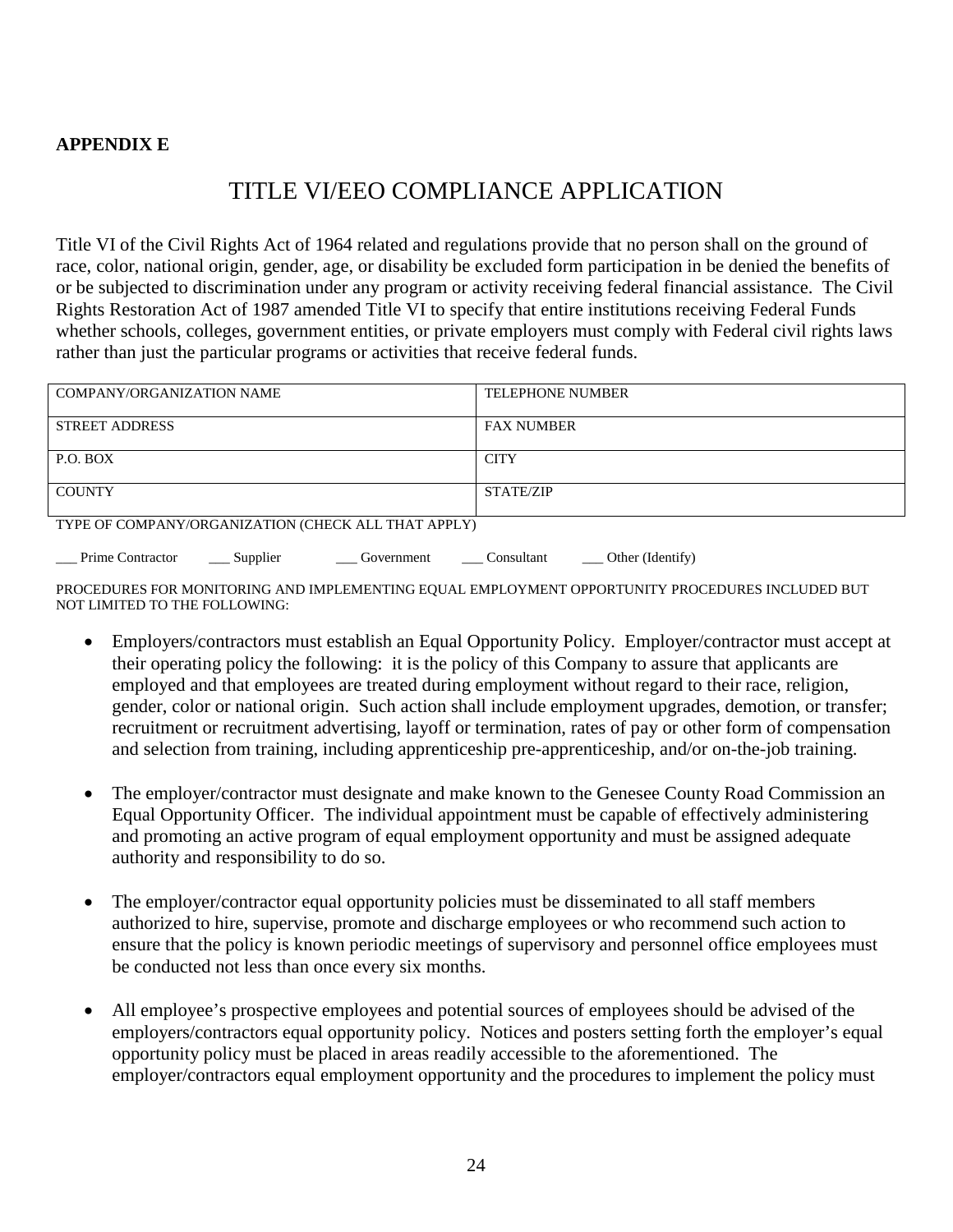be brought to the attention of employees by means of meetings, employee's handbooks, or other appropriate means.

- When advertising for employees, the employer/contractor must include, in all advertisements for employees the notation: "An Equal Opportunity Employer". All such advertisement must be published in newspapers or other publication having a large circulation among minority groups in the area from which the project work force would normally be denied.
- Employers/contractors must establish a process to investigate all complaints of alleged discrimination and take appropriate corrective action including a mention inform all complaints of their avenues of appeal. Complainants should be advised of their right to file complaint with government agencies (i.e. the State recipient the Federal agency providing funds to the state recipient the Department of Civil Right the Department of Justice. etc.)

For additional information regarding the completion of this form contact the Genesee County Road Commission Office at 810-767-4920.

NAME AND TITLE OF THE EQUAL EMPLOYMENT OFFICER (this individual must be capable f effectively administering and promoting an active equal employment opportunity program and is assigned adequate authority and responsibility to carry out these duties).

| NAME (Please Print) | COMPANY/ORGANIZATION TITLE (Please Print) |  |
|---------------------|-------------------------------------------|--|
| DONNA D. POPLAR     | GENESEE COUNTY ROAD COMMISSION            |  |

I certify that I will abide by the equal employment opportunity requirements outlined in this application. I also understand the provisions of Title VI and related statues. This certification is also my assurance that I will not discriminate on the grounds of race, color, national origin, gender, age, or disability.

| AUTHORIZED CORPORATE                                          | TITLE | <b>DATE</b> |
|---------------------------------------------------------------|-------|-------------|
| He onna OFFICEP Copelar DIRECTOR OF HUMAN RESOURCES 7-21-2020 |       |             |

Please return this application to:

GENESEE COUNTY ROAD COMMISSION 211 W. OAKLEY STREET FLINT, MICHIGAN 48503